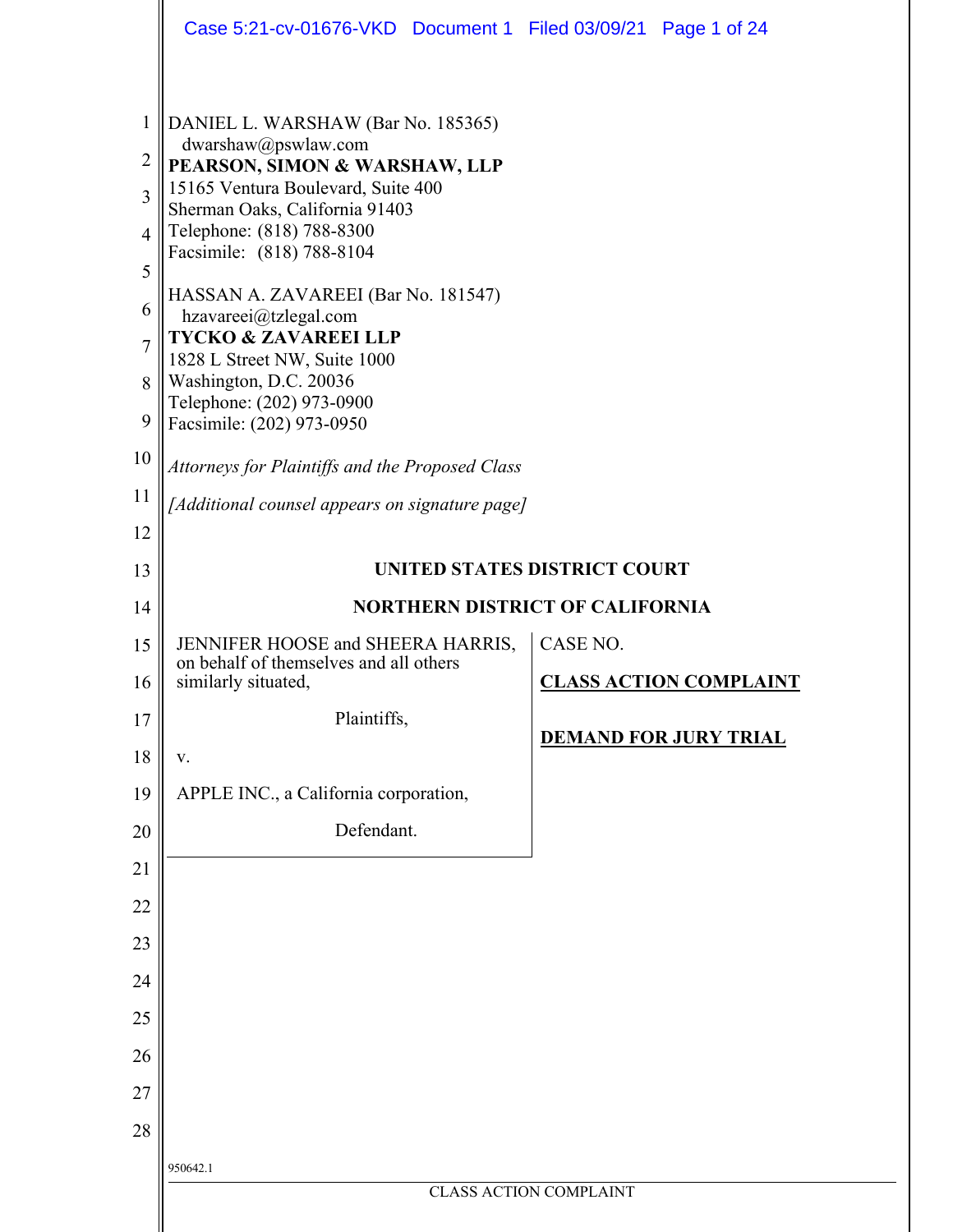1 2 3 4 5 6 Plaintiffs Jennifer Hoose ("Plaintiff Hoose") and Sheera Harris ("Plaintiff Harris") (together, "Plaintiffs"), individually and on behalf of all other persons similarly situated, and through their attorneys of record, allege the following against Apple Inc. ("Apple" or "Defendant"), based upon personal knowledge with respect to themselves, on information and belief derived from investigation of counsel, and review of public documents as to all other matters.

#### **INTRODUCTION**

8 9 10 11 12 13 1. This is a class action arising from Apple's profiting from illegal gambling games developed by Product Madness, Inc. ("PM") and offered, sold, and distributed by Apple through its App Store for consumers to download and play. Apple offers, sells, and distributes casino-style slot machines, casino-style table games, and other common gambling games to consumers through its App Store, which, for the reasons set forth herein, constitutes illegal gambling pursuant to the law of various states.

2. Plaintiff Hoose is an adult citizen and resident of the state of New York.

3. Plaintiff Harris is an adult citizen and resident of the state of Ohio.

17 18 4. Apple Inc. is a California corporation with its principal place of business in Cupertino, California.

19

14

15

16

7

#### **JURISDICTION AND VENUE**

**PARTIES** 

20 21 22 23 24 5. This Court has subject matter jurisdiction pursuant to the Class Action Fairness Act of 2005 ("CAFA"), 28 U.S.C. § 1332(d). The amount in controversy exceeds the sum of \$5,000,000 exclusive of interest and costs, there are more than 100 putative class members, and minimal diversity exists because putative class members are citizens of a different state than Defendant.

25 26 6. This Court has personal jurisdiction over Defendant because it is authorized to and regularly conducts business in California and its principal place of business is in California.

- 27 / / /
- 28 / / /

950642.1 2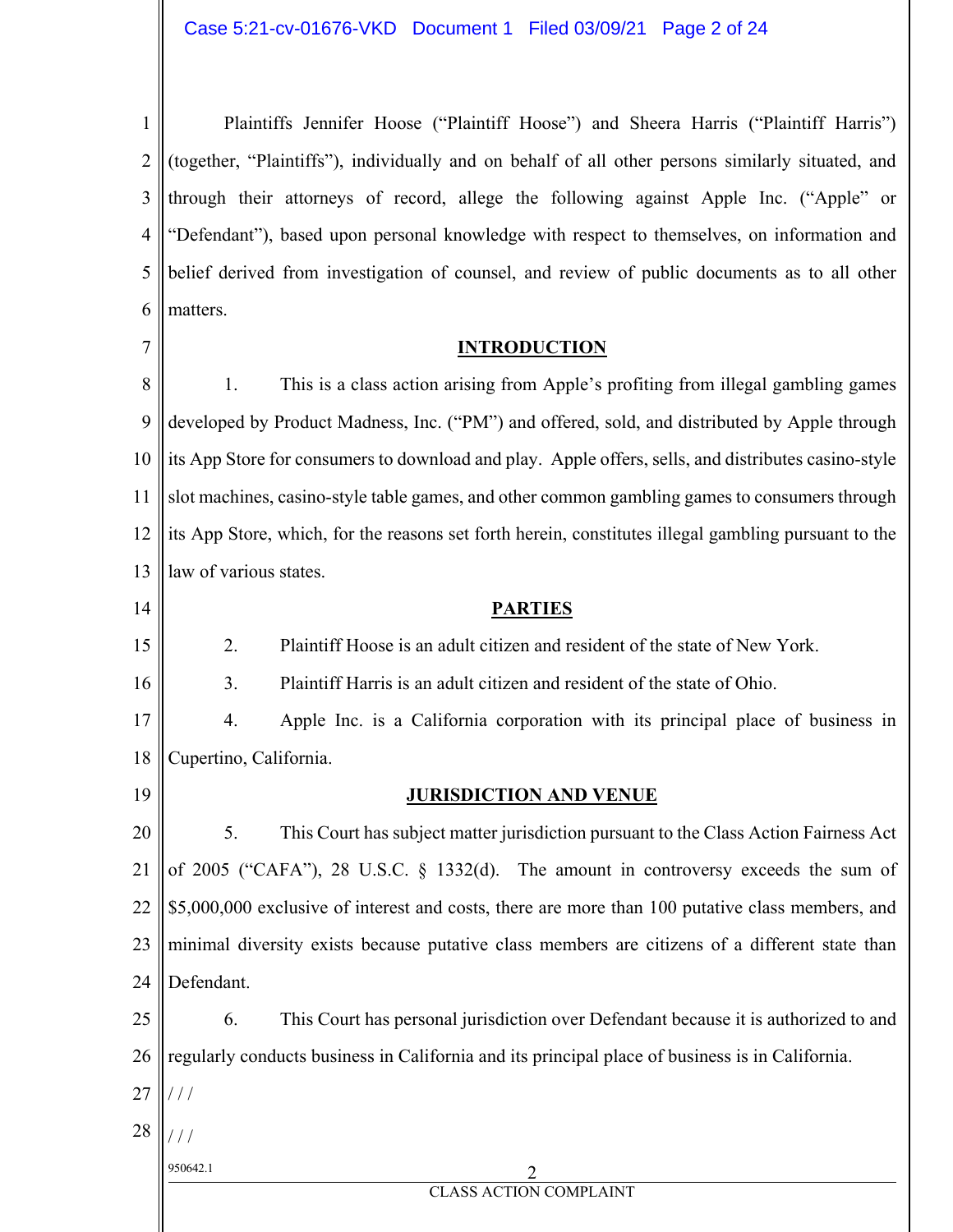1 2 3 7. Venue is proper in this District under 28 U.S.C. § 1391(b)(2) because Defendant resides in this District and a substantial part of the events or omissions giving rise to Plaintiffs' claims occurred in this District.

#### **FACTUAL ALLEGATIONS**

5 6 8. Apple designs, manufactures, and markets smartphones, personal computers, tablets, wearables and accessories, and sells a variety of related services.

7 8 9 10 11 12 13 9. As part of the related services that it sells, Apple operates various platforms, including its App Store. The App Store is a digital distribution platform, developed and maintained by Apple, for mobile applications ("Apps") on its iOS & iPadOS operating systems. The App Store allows consumers to browse and download Apps developed with Apple's iOS Software Development Kit. Apps can be downloaded on the iPhone smartphone, the iPod Touch handheld computer, or the iPad tablet computer, and some can be transferred to the Apple Watch smartwatch or to 4th-generation or newer Apple TVs as extensions of iPhone Apps.

14 15 16 10. The Apps sold and delivered by Apple through the App Store are developed by third parties (*i.e*., developers). As of October 2020, the App Store features around 1.96 million Apps available for download.<sup>1</sup>

17 18 19 20 21 11. Developers and Apple have several options for monetizing an App, including the "Freemium Model," which is utilized by Apple and Apps developed by PM that are the subject of this lawsuit.<sup>2</sup> Under the Freemium Model, consumers can download the App for free (*i.e.*, "freeto-play" Apps), but consumers are then offered optional additional in-app features that require payments (*i.e.*, "in-app purchases").3

22 / / /

/ / /

 $\overline{a}$ 

23

4

- 24
- 25 26 1 *See* https://www.statista.com/statistics/276623/number-of-apps-available-in-leading-appstores/ (last visited February 9, 2021).
- 27 2 *See* https://developer.apple.com/app-store/business-models/ (last visited January 29, 2021); https://support.apple.com/en-us/HT202023 (last visited January 29, 2021).
- 28 3 *Id.*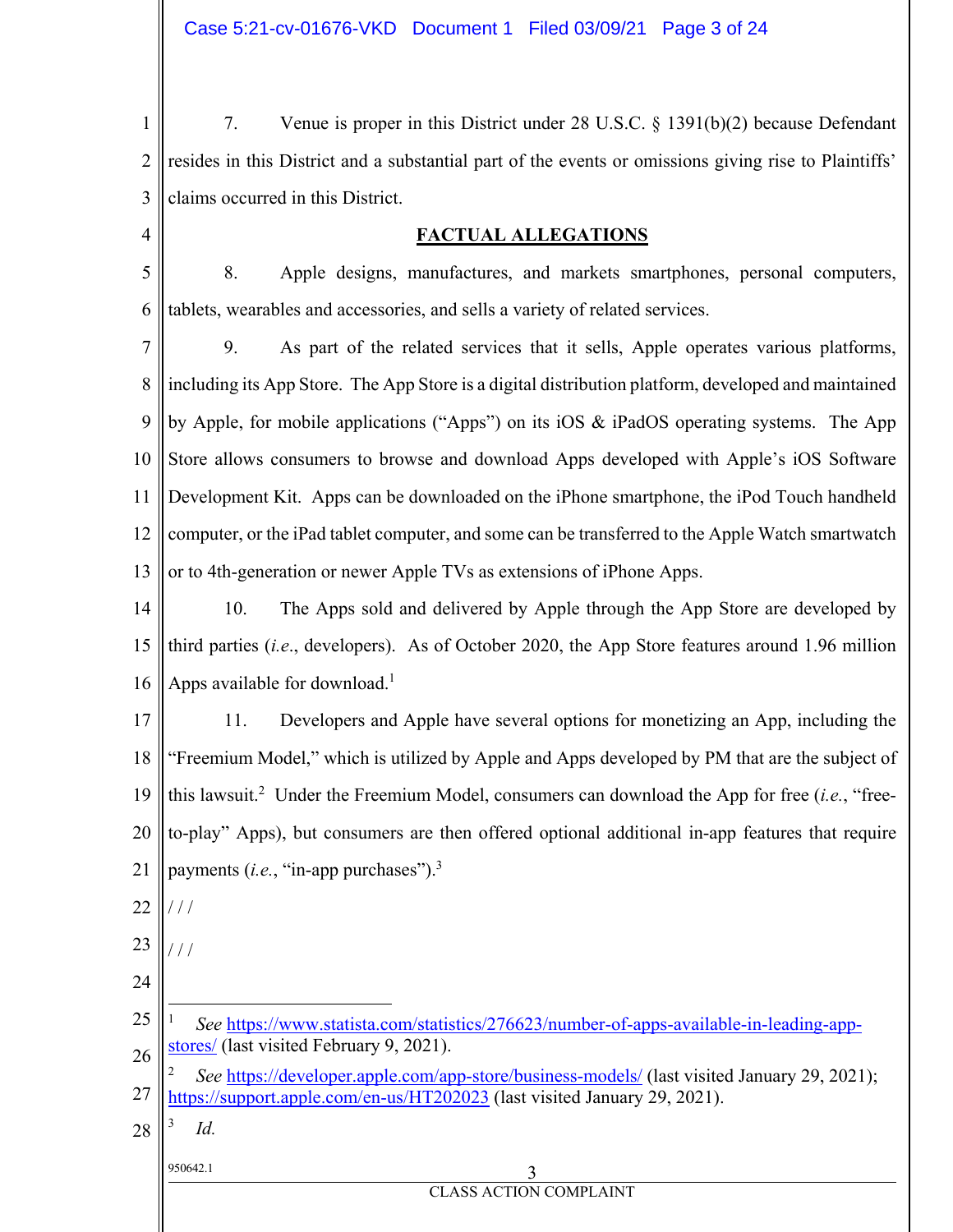1

2

12. Apple provides in-app payment processing services to iPhone app developers, including PM, and consumers through the App Store.<sup>4</sup>

3 4 5 6 13. Apple consumers who want to purchase an App or make in-app purchases through the App Store must pay money directly to Apple, which provides the payment interface. Apple consumers must create an Apple ID and register a valid method of payment to make payments to Apple for any purchases made through the App Store (including in-app purchases).<sup>5</sup>

7 8 9 10 11 12 14. Likewise, Apple mandates that App developers who offer and distribute their Apps in the App Store must process all payments for Apps and in-app purchases through Apple.<sup>6</sup> Apple takes a commission of up to 30% of all revenue generated by sales of Apps in its App Store and in-app purchases made on Apps obtained through the App Store.<sup>7</sup> Apple characterizes the commission as a fee for distribution of the App and the cost of running the App Store. The developer receives the remaining 70%.<sup>8</sup>

- 13 14 15 15. The Apps referenced herein could not be downloaded by Apple consumers, and Apple consumers would not be able to make in-app purchases, without Apple's offering and distributing of the Apps (and selling of coins through in-app purchases) through the App Store.
- 16 17 18 16. Apple also provides marketing guidance, tools, promotional offers, and more to help drive discovery of Apps and in-app purchases.<sup>9</sup> For example, Apple features select Apps on the App Store.<sup>10</sup>
- 19
- 20 1 4 https://www.cnbc.com/2020/07/22/apple-defends-app-stores-30percent-cut-ahead-of-timcook-testimony.html (last visited March 3, 2021) (hereinafter "CNBC").
- 21 5 *See* https://support.apple.com/en-us/HT202631 (last visited January 29, 2021).

- 23 24 https://papers.ssrn.com/sol3/papers.cfm?abstract\_id=3583029 (last visited January 29, 2021) (hereinafter "Geradin and Katsifis"); *see also* https://developer.apple.com/in-app-purchase/ (last visited January 29, 2021).
- 25 26 7 *See* https://www.cnbc.com/2020/11/18/apple-will-cut-app-store-fees-by-half-to-15percentfor-small-developers.html (last visited January 29, 2021).
- 8 Geradin and Katsifis at 18-19, *supra* note 3.
- 27 9 *See* https://developer.apple.com/app-store/promote/ (last visited February 8, 2021).
- 28 10 *Id.*

#### 950642.1 4 CLASS ACTION COMPLAINT

<sup>22</sup> 6 Damien Geradin and Dimitrios Katsifis, *The Antitrust Case Against the Apple App Store* (April 22, 2020), at 13, available at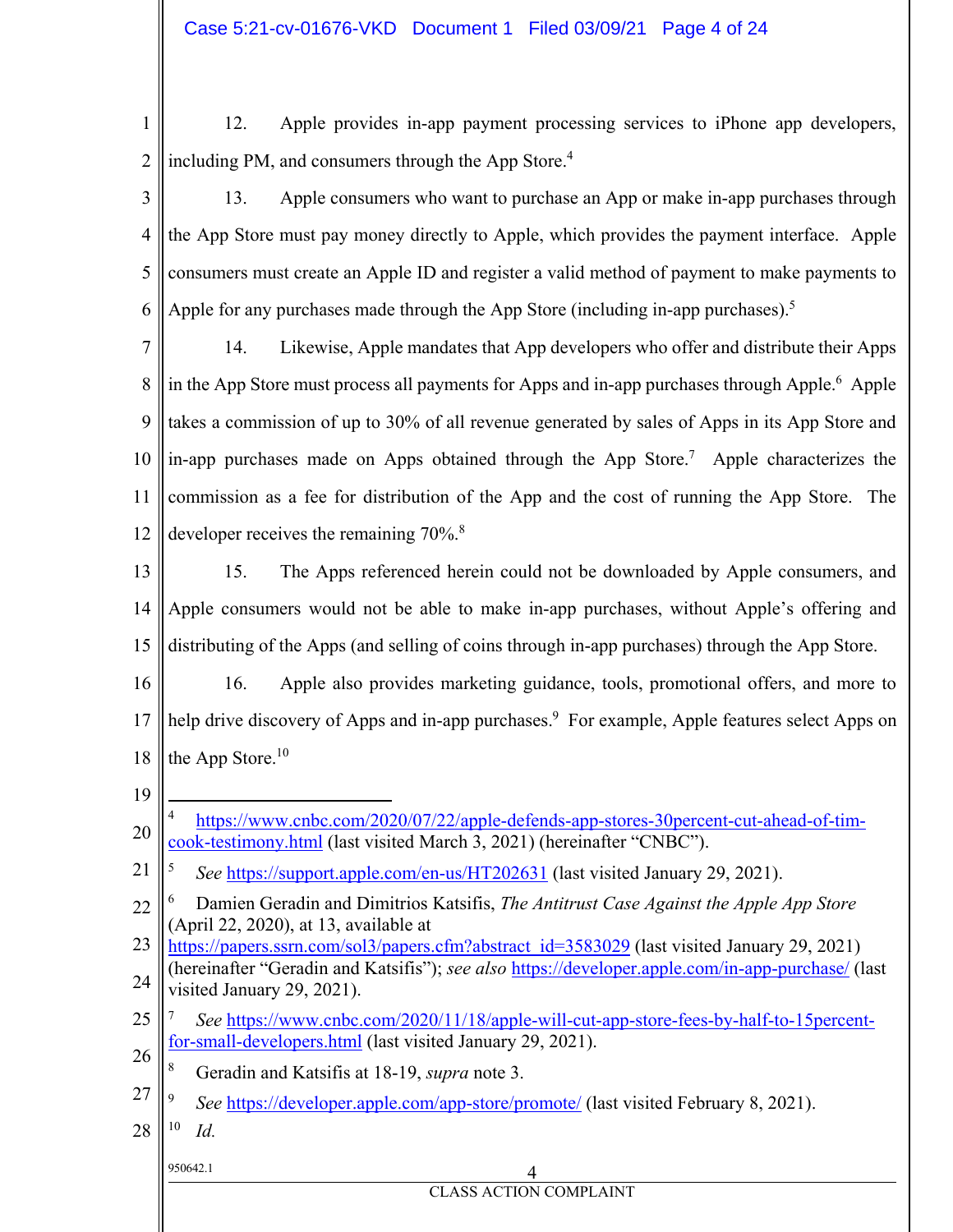950642.1 5 CLASS ACTION COMPLAINT 1 2 3 4 5 6 7 8 9 10 11 12 13 14 15 16 17 18 19 20 21 22 23 24 25 26 27 28 17. When considering apps to feature, Apple's editors look for high-quality apps across all categories, with a particular focus on new apps and apps with significant updates. There is no paid placement or checklist of requirements for apps the App Store features.<sup>11</sup> 18. "[O]n average, the Apple App Store drives 50% of all app installs. Of that, roughly 21% of installs come from users who discover and install apps through browsing the featured apps or sifting through app categories."<sup>12</sup> 19. Apple is also responsible, in part, for the creation or development of its Apps. Apple encourages App developers to incorporate Apple's "cutting-edge Apple technologies" into their Apps "to create useful and engaging user experiences."13 For example, Apple urges developers to "[i]ntegrate with Siri to let users can get things done using just their voice, use Apple Pay to sell a variety of items directly from within your app, enable your apps to store app data in iCloud, and much more."<sup>14</sup> Apple contributes materially to the illegality of the casino-style apps referenced herein by engaging in the foregoing conduct with PM. **Casino-Style Apps Offered Through the App Store**  20. Apple permits and facilitates illegal gambling by operating as an unlicensed casino. 21. Apple sells, offers, and distributes several free-to-play casino-style games (*i.e.*, slot machines and casino-style table games) developed by PM through the App Store ("PM Casino Apps") for consumers to download and play, including, but not limited to, Cashman Casino, FaFaFa Gold Casino, Lightning Link Casino, and Slots: Heart of Vegas. / / / 1 <sup>11</sup> https://developer.apple.com/app-store/discoverability/ (last visited February 8, 2021). 12 https://www.storemaven.com/ios-12-and-app-storepersonalization/?trafficSource=newsletter&cmpn=ios12updates (last visited February 8, 2021). 13 *See* https://developer.apple.com/programs/ (last visited February 9, 2021). 14 *Id.*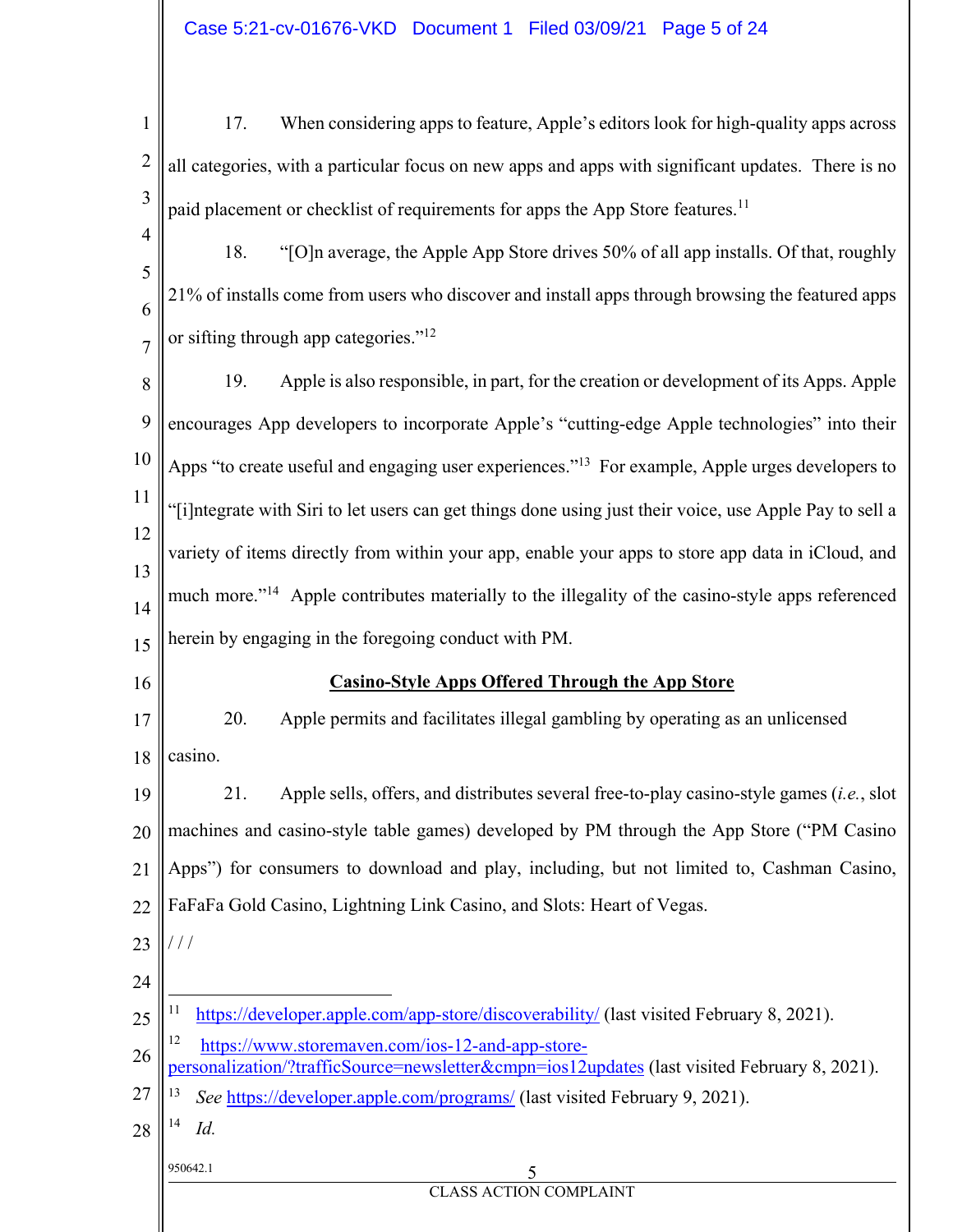1 2 3 4 5 6 7 22. When a consumer downloads and initially opens a PM Casino App, the consumer is given free "coins" or "chips" to start with, *i.e.*, 100,000 or 1,000,000 to play the game. The PM Casino Apps work essentially like a casino slot machine or other Las Vegas-style games like blackjack, roulette, poker, keno, bingo, and other card and gambling games. A loss results in a loss of coins or chips, but the consumer has an opportunity to win additional coins or chips. Ultimately, the consumer will run out of coins or chips and will be prompted to use real money to purchase additional coins or chips for the chance to continue playing the game.

8 9 23. Consumers do not have the ability to collect actual cash as a result of "winning" games, but they do have the ability to win and therefore acquire more playing time.

10 11 12 13 14 15 16 17 18 19 20 21 24. Paying money in a game for a chance to win more playing time violates the antigambling laws of the twenty-five states that are at issue in this case. *See* Ala. Code § 13A-12-20 (Alabama); Ark. Code Ann. § 16-118-103 (Arkansas); Conn. Gen. Stat. § 53-278a (Connecticut); OCGA § 16-12-20 (Georgia); 720 ILCS 5/28-1 (Illinois); IC §35-45-5-1 (Indiana); KRS 528.101 (Kansas); Mass. Gen. Laws ch. 137, § 1 (Massachusetts); MN ST § 609.75 (Minnesota); MS ST § 87-1-5 (Mississippi); Mo. Rev. Stat. § 572.010 (Missouri); MT Code § 23-5-112(14) (Montana); N.H. Rev. Stat. § 647.2 (New Hampshire); N.J. Stat. § 2C:37-1 (New Jersey); N.M. Stat. § 30-19- 1 (New Mexico); N.Y. Penal L. 225.00 (New York); Ohio Rev. Code § 2915.01 (Ohio); Or. Rev. Stat. § 167.117 (Oregon); S.C. Code § 32-1-10 (South Carolina); S.D. Codified Laws § 22-25A (South Dakota); Tenn. Code § 39-17-501 (Tennessee); 13 V.S.A. § 2141 (Vermont); Va. Code § 18.2-325 (Virginia); Wash. Rev. Code § 9.46.010 (Washington); W. Va. Code §61-10-5 (West Virginia).

22 23 24 25 25. In 2019, people in the United States lost approximately \$3.5 billion playing "freeto-play" Apps like the PM Casino Apps.<sup>15</sup> Despite the fact these PM Casino Apps do not offer an opportunity to win real money or prizes, the money spent by consumers to purchase additional

26

 $\overline{a}$ 

27 28 <sup>15</sup> *See* https://www.king5.com/article/life/wellness/social-casino-free-to-play-gamblingaddiction-help/281-e79beef2-9ca6-4d9d-9e92-b99042f1d1cc (last accessed January 28, 2021) (hereinafter, "King5").

| $\overline{\phantom{a}}$ | 950642.1 |
|--------------------------|----------|
|                          |          |

| 950642.1 |                        |
|----------|------------------------|
|          | CLASS ACTION COMPLAINT |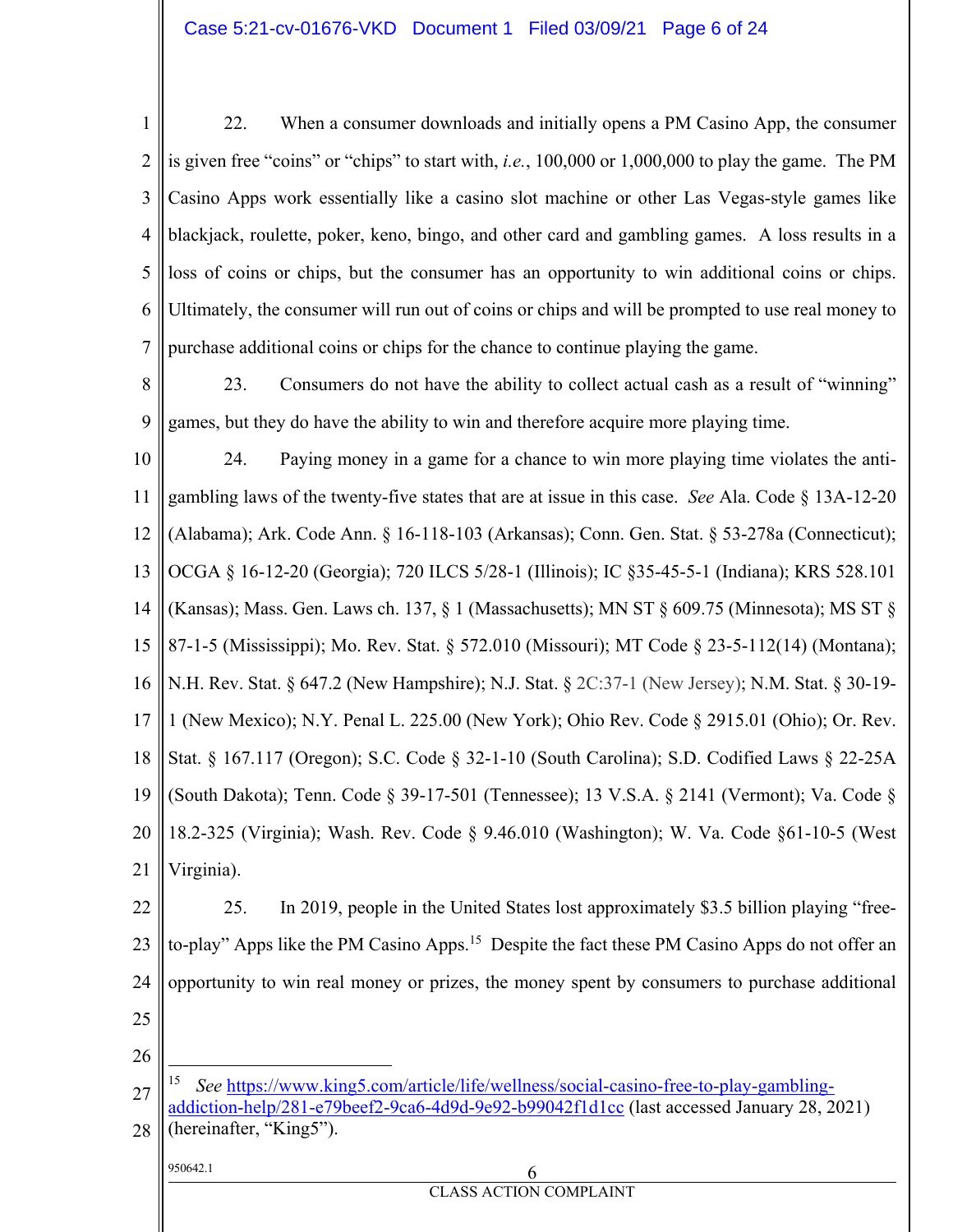# Case 5:21-cv-01676-VKD Document 1 Filed 03/09/21 Page 7 of 24

| $\mathbf{1}$   | coins or chips to continue playing the Apps can lead to devastating consequences for those who                                                                                 |
|----------------|--------------------------------------------------------------------------------------------------------------------------------------------------------------------------------|
| $\overline{2}$ | get addicted. <sup>16</sup>                                                                                                                                                    |
| 3              | A study analyzing "free-to-play" casino-style Apps stated:<br>26.                                                                                                              |
| $\overline{4}$ | [Researchers] found that [free-to-play] casino gamers share many similar                                                                                                       |
| 5              | sociodemographic characteristics (e.g., employment, education, income) with<br>online gamblers. Given these similarities, it is perhaps not surprising that a strong           |
| 6              | predictor of online gambling is engagement in [free-to-play] casino games. Putting<br>a dark line under these findings, over half (58.3%) of disordered gamblers who           |
| 7              | were seeking treatment stated that social casino games were their first experiences<br>with gambling.                                                                          |
| 8              |                                                                                                                                                                                |
| 9              | According to [another study], the purchase of virtual credits or virtual items makes<br>the activity of [free-to-play] casino gaming more similar to gambling. Thus, micro-    |
| 10             | transactions <sup>17</sup> may be a crucial predictor in the migration to online gambling, as                                                                                  |
| 11<br>12       | these players have now crossed a line by paying to engage in these activities.<br>Although, [sic] only 1-5% of [free-to-play] casino gamers make micro-                        |
| 13             | transactions, those who purchase virtual credits spend an average of \$78. Despite<br>the limited numbers of social casino gamers purchasing virtual credits, revenues         |
| 14             | from micro-transactions account for 60% of all [free-to-play] casino gaming<br>revenue. Thus, a significant amount of revenue is based on players' desire to                   |
| 15             | purchase virtual credits above and beyond what is provided to the player in seed<br>credits. $18$                                                                              |
| 16             | 27.<br>Most of the revenue earned from these casino-style Apps $(i.e., 80-90%)$ is made                                                                                        |
| 17             | from a small portion $(i.e., about 3%)$ of their players, who are specifically targeted because of the                                                                         |
| 18             | large amounts they will spend. <sup>19</sup>                                                                                                                                   |
| 19             | 111                                                                                                                                                                            |
| 20             |                                                                                                                                                                                |
| 21             | 16<br>Id.                                                                                                                                                                      |
| 22             | "Microtransactions, often abbreviated as MTX, are a business model where users can                                                                                             |
| 23             | purchase virtual goods with micropayments. Microtransactions are often used in free-to-play<br>games to provide a revenue source for the developers."                          |
| 24             | https://en.wikipedia.org/wiki/Microtransaction (last visited February 9, 2021).                                                                                                |
| 25             | Hyoun S. Kim, Michael J. A. Wohl, et al., Do Social Casino Gamers Migrate to Online<br>Gambling? An Assessment of Migration Rate and Potential Predictors, Journal of gambling |
| 26             | studies / co-sponsored by the National Council on Problem Gambling and Institute for the Study<br>of Gambling and Commercial Gaming (Nov. 14, 2014), available at              |
| 27             | http://link.springer.com/content/pdf/10.1007%2Fs10899-014-9511-0.pdf (citations omitted).                                                                                      |
| 28             | King5, supra note 15.                                                                                                                                                          |
|                | 950642.1<br><b>CLASS ACTION COMPLAINT</b>                                                                                                                                      |
|                |                                                                                                                                                                                |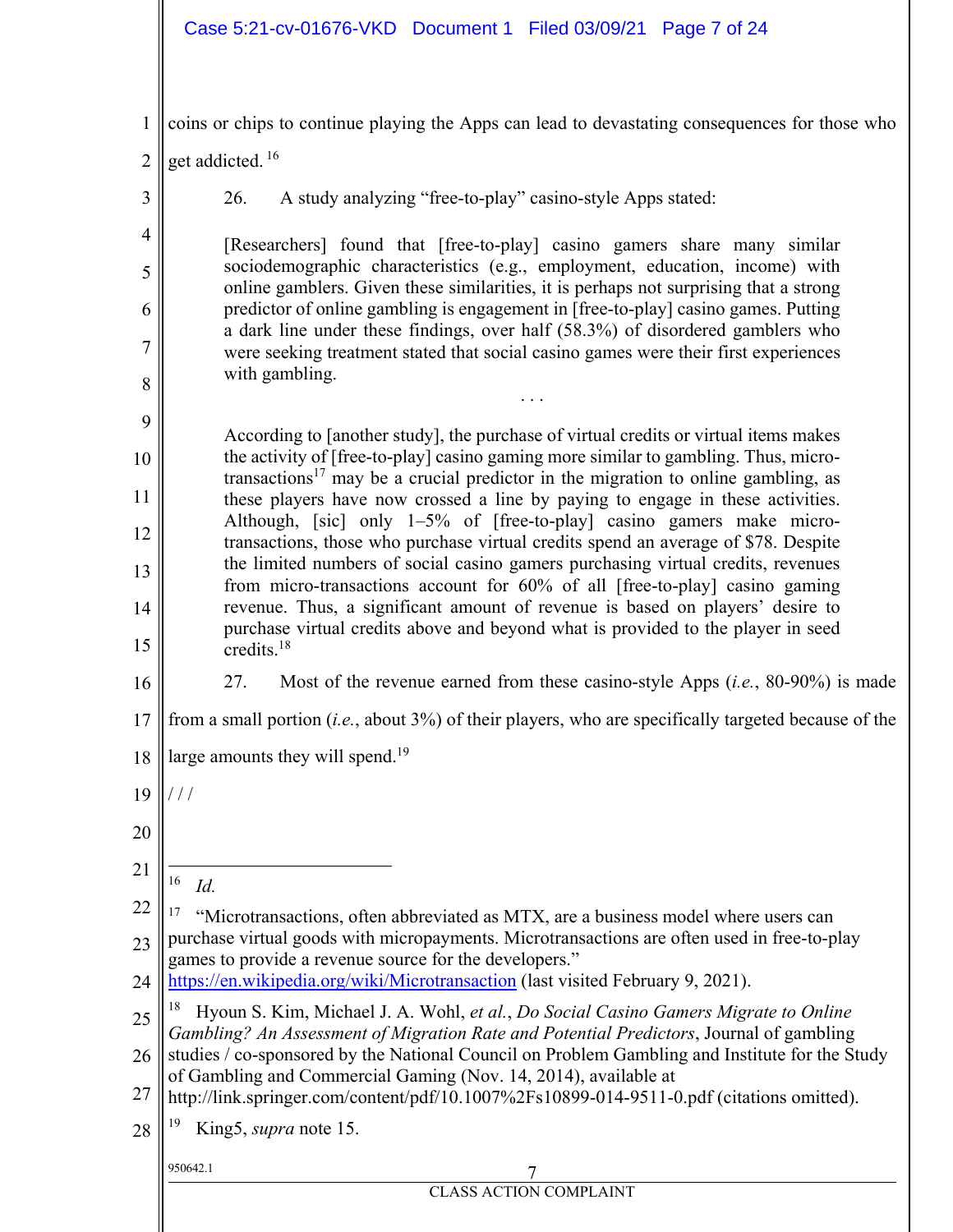| $\mathbf{1}$   | 28.<br>Nate Halverson, a journalist with Reveal from the Center for Investigative                                                                                                      |  |  |  |  |  |  |
|----------------|----------------------------------------------------------------------------------------------------------------------------------------------------------------------------------------|--|--|--|--|--|--|
| $\overline{2}$ | Reporting said:                                                                                                                                                                        |  |  |  |  |  |  |
| 3              | They're using artificial intelligence to target those specific players who, like [a                                                                                                    |  |  |  |  |  |  |
| 4              | woman] I reported on will spend \$400,000. She didn't have \$400,000.                                                                                                                  |  |  |  |  |  |  |
| 5              | In a regular casino, they would have seen that she didn't have the income to be                                                                                                        |  |  |  |  |  |  |
| 6              | spending \$400k. Further, she asked them nearly a dozen times to cut her off, told<br>them she had a problem, that she couldn't stop spending. And what did they do?                   |  |  |  |  |  |  |
| 7              | They just gave her free chips and encouraged her to keep spending. That wouldn't<br>happen in a real casino. This is a wild west; this is a lawless land. <sup>20</sup>                |  |  |  |  |  |  |
| 8              | 29.<br>Governments across the world have acted to limit the availability of micro-                                                                                                     |  |  |  |  |  |  |
| 9              | transaction-based games of chance (like the PM Casino Apps) due to their similarity to games of                                                                                        |  |  |  |  |  |  |
| 10             | chance found in actual casinos. <sup>21</sup> Regrettably, such games have avoided regulation in the United                                                                            |  |  |  |  |  |  |
| 11             | States, resulting in thousands of consumers spending millions of dollars to become addicted to                                                                                         |  |  |  |  |  |  |
| 12             | these unlawful games that they downloaded from the App Store, while Apple earns a substantial                                                                                          |  |  |  |  |  |  |
| 13             | profit.                                                                                                                                                                                |  |  |  |  |  |  |
| 14             | 30.<br>Since Apple is responsible, in part, for the creation or development of the PM                                                                                                  |  |  |  |  |  |  |
| 15             | Casino Apps and provides the <i>sole</i> means by which PM Casino App developers can offer,                                                                                            |  |  |  |  |  |  |
| 16             | distribute, and sell their PM Casino Apps to Apple consumers (i.e., through the App Store), Apple                                                                                      |  |  |  |  |  |  |
| 17             | functions as an information content provider for the subject PM Casino Apps.                                                                                                           |  |  |  |  |  |  |
| 18             | 31.<br>Accordingly, Apple actively enables, permits, promotes, and profits from illegal                                                                                                |  |  |  |  |  |  |
| 19             | gambling.                                                                                                                                                                              |  |  |  |  |  |  |
| 20             |                                                                                                                                                                                        |  |  |  |  |  |  |
| 21             | $\frac{1}{2}$                                                                                                                                                                          |  |  |  |  |  |  |
| 22             |                                                                                                                                                                                        |  |  |  |  |  |  |
| 23             |                                                                                                                                                                                        |  |  |  |  |  |  |
| 24             | 20<br>Id.                                                                                                                                                                              |  |  |  |  |  |  |
| 25             | In late August 2014, South Korea began regulating "social gambling" games, including<br>games similar to the PM Casino Apps, by "ban[ning] all financial transactions directed" to the |  |  |  |  |  |  |
| 26             | games. PokerNews.com, Korea Shuts Down All Facebook Games In Attempt To Regulate Social<br>Gambling   PokerNews, https://www.pokernews.com/news/2014/09/korea-shuts-down-facebook-     |  |  |  |  |  |  |
| 27             | games-19204.htm (last visited Feb. 11, 2019). Similarly, "the Maltese Lotteries and Gambling                                                                                           |  |  |  |  |  |  |
| 28             | Authority (LGA) invited the national Parliament to regulate all digital games with prizes by the<br>end of 2014." Id.                                                                  |  |  |  |  |  |  |
|                | 950642.1<br>8                                                                                                                                                                          |  |  |  |  |  |  |
|                | <b>CLASS ACTION COMPLAINT</b>                                                                                                                                                          |  |  |  |  |  |  |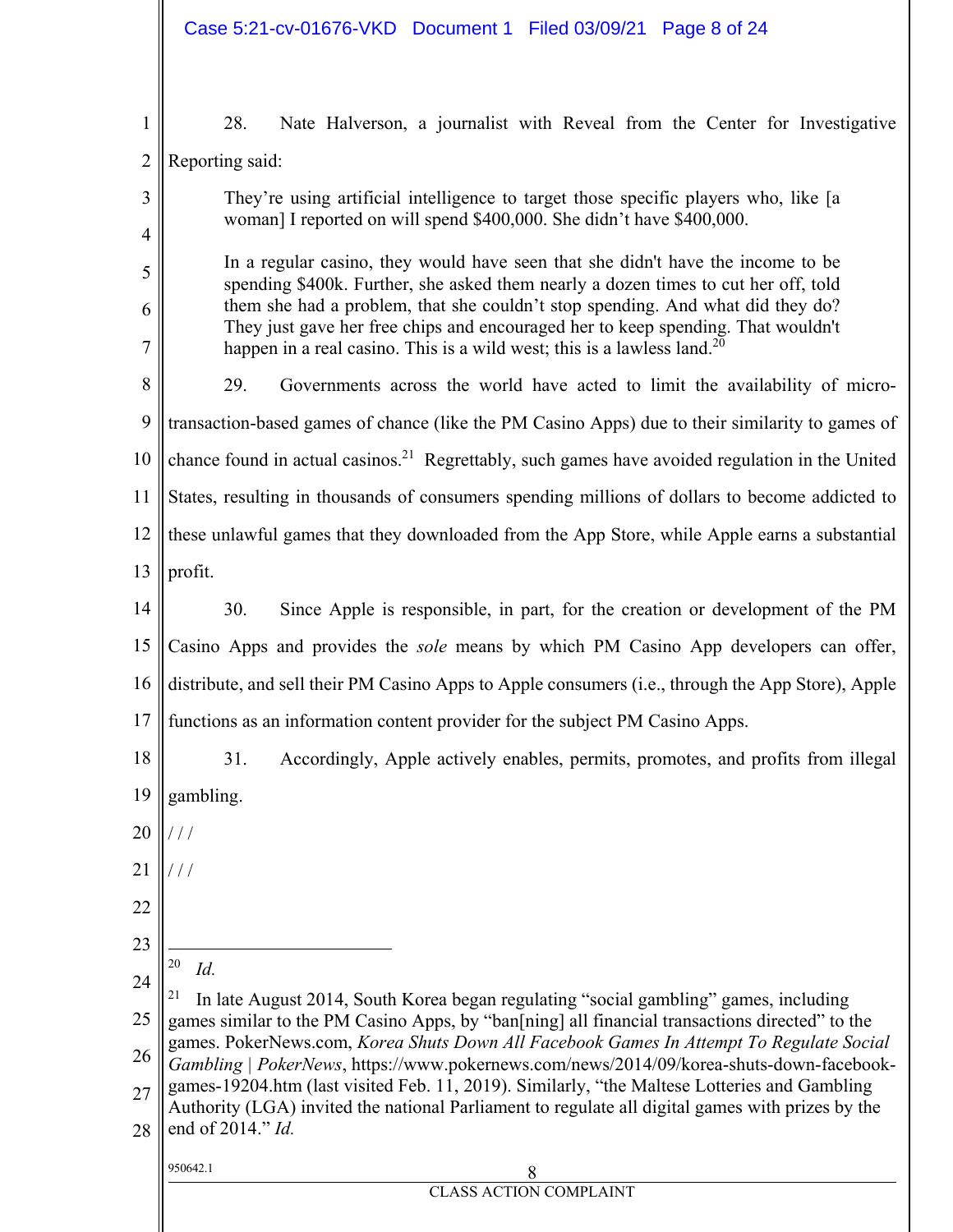| 1              | <b>The History of Civil Remedy Statutes for Recovery of Gambling Losses</b>                                                                                             |  |  |  |  |  |  |  |
|----------------|-------------------------------------------------------------------------------------------------------------------------------------------------------------------------|--|--|--|--|--|--|--|
| $\overline{2}$ | Purportedly, "[i]n the seventeenth and eighteenth centur[ies], gambling among the<br>32.                                                                                |  |  |  |  |  |  |  |
| 3              | British gentry was rampant." <sup>22</sup> Problems were created for England's land-based aristocracy                                                                   |  |  |  |  |  |  |  |
| $\overline{4}$ | because of large transfers of wealth or property related to gambling. This problem apparently led                                                                       |  |  |  |  |  |  |  |
| 5              | the English in 1710 to adopt "[a]n Act for the better preventing of excessive and deceitful gaming,"                                                                    |  |  |  |  |  |  |  |
| 6              | 9 Anne, ch. 14 (1710), which is known as the Statute of Anne (named after Britain's then reigning                                                                       |  |  |  |  |  |  |  |
| $\overline{7}$ | Queen). $^{23}$                                                                                                                                                         |  |  |  |  |  |  |  |
| 8              | "England's Statute of Anneprovided for a recovery action by the losing gambler,<br>33.                                                                                  |  |  |  |  |  |  |  |
| 9              | or any other person on the gambler's behalf, for gambling debts already paid." <sup>24</sup> It stated, in                                                              |  |  |  |  |  |  |  |
| 10             | pertinent part, that:                                                                                                                                                   |  |  |  |  |  |  |  |
| 11             | [A]ny Person who shall by playing at Cards, Dice, Tables, or other Game                                                                                                 |  |  |  |  |  |  |  |
| 12             | or Games whatsoever, or by betting on the Sides or Hands of such as do play any<br>of the Games aforesaid, lose to any  Person  so playing or betting in the whole,     |  |  |  |  |  |  |  |
| 13             | the Sum or Value of ten Pounds, and shall pay or deliver the same or any Part<br>thereof, the Person losing and paying or delivering the same, shall be at Liberty      |  |  |  |  |  |  |  |
| 14             | within three Months then next, to sue for and recover the Money or Goods so lost,<br>and paid or delivered or any Part thereof, from the respective Winner thereof,     |  |  |  |  |  |  |  |
| 15             | with Costs of Suit, by Action of Debt <sup>25</sup>                                                                                                                     |  |  |  |  |  |  |  |
| 16             | The twenty-five states at issue here - Alabama, Arkansas, Connecticut, Georgia,<br>34.                                                                                  |  |  |  |  |  |  |  |
| 17             | Illinois, Indiana, Kentucky, Massachusetts, Minnesota, Mississippi, Missouri, Montana, New                                                                              |  |  |  |  |  |  |  |
| 18             | Hampshire, New Jersey, New Mexico, New York, Ohio, Oregon, South Carolina, South Dakota,                                                                                |  |  |  |  |  |  |  |
|                | 19    Tennessee, Vermont, Virginia, Washington, and West Virginia - have enacted civil remedy                                                                           |  |  |  |  |  |  |  |
| 20             |                                                                                                                                                                         |  |  |  |  |  |  |  |
| 21             | 22                                                                                                                                                                      |  |  |  |  |  |  |  |
| 22             | Ronald J. Rychlak, The Introduction of Casino Gambling: Public Policy and the Law, 64<br>Miss. L.J. 291, 296 n.32 (1995).                                               |  |  |  |  |  |  |  |
| 23             | State of Tennessee Office of the Attorney General, Applicability of Statute of Anne<br>Provisions Regarding Gambling, Opinion No. 04-046 (March 18, 2004), available at |  |  |  |  |  |  |  |
| 24             | https://www.tn.gov/content/dam/tn/attorneygeneral/documents/ops/2004/op04-046.pdf (last                                                                                 |  |  |  |  |  |  |  |
| 25             | visited January 28, 2021).<br>Joseph Kelly, Caught in the Intersection Between Public Policy and Practicality: A Survey of                                              |  |  |  |  |  |  |  |
| 26             | the Legal Treatment of Gambling-Related Obligations in the United States, 5 Chap. L. Rev. 87                                                                            |  |  |  |  |  |  |  |
| 27             | (2002).<br>An Act for the Better Preventing of Excessive and Deceitful Gaming, 1710, 9 Ann. c. 14, § 2                                                                  |  |  |  |  |  |  |  |
| 28             | (Eng.).                                                                                                                                                                 |  |  |  |  |  |  |  |
|                | 950642.1<br>9                                                                                                                                                           |  |  |  |  |  |  |  |
|                | <b>CLASS ACTION COMPLAINT</b>                                                                                                                                           |  |  |  |  |  |  |  |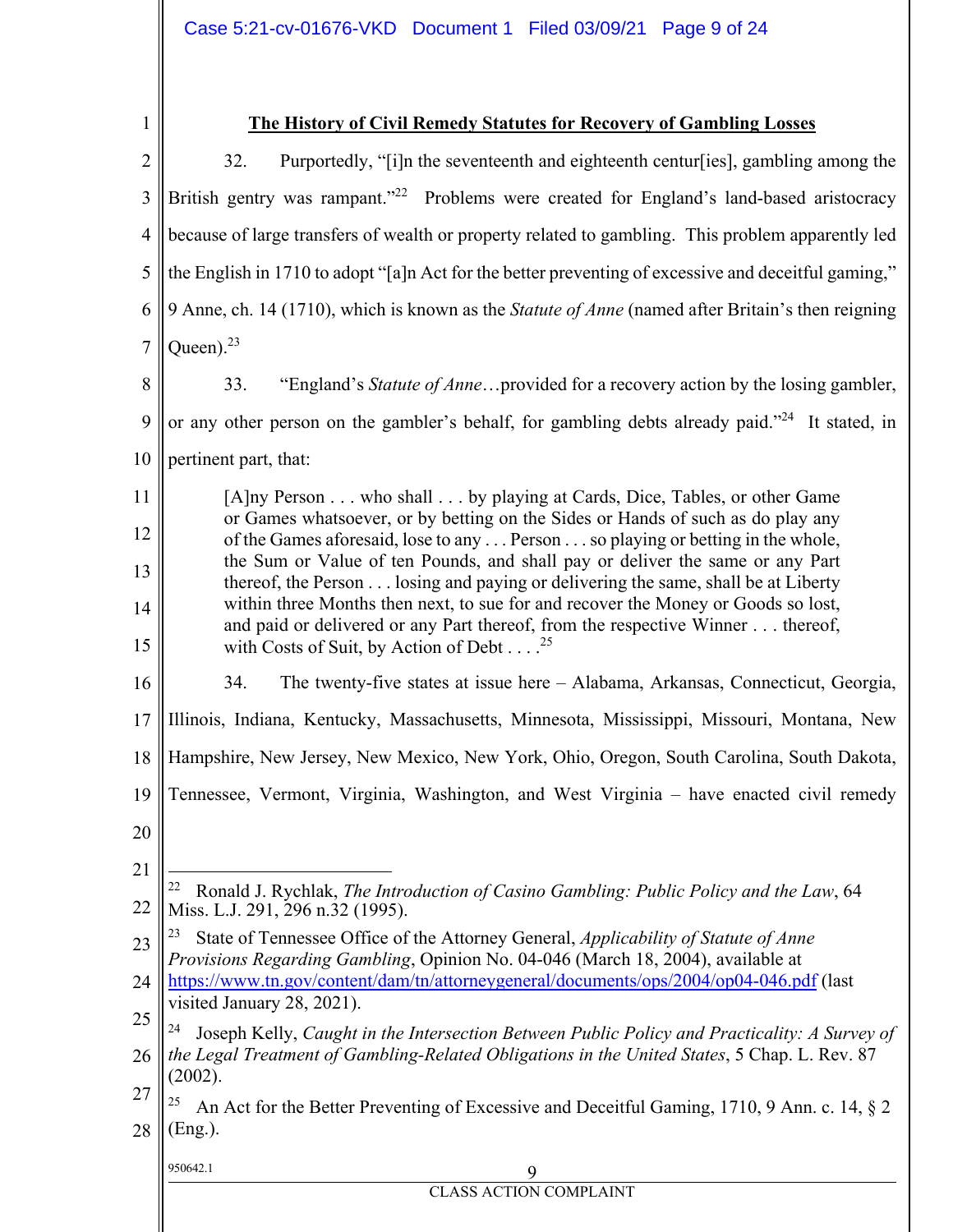1 2 statutes designed to curtail excessive gambling losses based on legal principals adopted from the *Statute of Anne*.

3 4 5 6 7 8 9 10 11 35. These states have similar statutes that prohibit profiting from unlawful gambling activity and provide a statutory civil cause of action to recover money paid and lost due to gambling: Ala. Code § 8-1-150; Ark. Code Ann. § 16-118-103; Conn. Gen. Stat. § 52-554; OCGA § 13-8-3; 720 ILCS 5/28-8; IC 34-16-1-2; KRS 372.020; Mass. Gen. Laws ch. 137, § 1; MN ST § 541.20; MS ST § 87-1-5; Mo. Rev. Stat. § 434.030; MT Code § 23-5-131; N.H. Rev. Stat. § 338:3; N.J. Stat. § 2A:40-5; N.M. Stat. § 44-5-1; N.Y. Gen. Oblig. Law §§ 5-419, 5-421; Ohio Rev. Code § 3763.02; Or. Rev. Stat. § 30.740; S.C. Code § 32-1-10; S.D. Codified Laws § 21-6-1; Tenn. Code § 28-3-106; 9 V.S.A. § 3981; Va. Code § 11-15; Wash. Rev. Code § 4.24.070; and W. Va. Code § 55-9-3 ("Civil Remedy Statutes for Recovery of Gambling Losses").

12

#### **Facts Specific to Plaintiffs**

13 14 15 16 17 18 19 36. Prior to February 2020, Plaintiff Hoose downloaded two (2) PM Casino Apps, Cashman Casino and Lightning Link Casino, on her iPhone from the App Store. Plaintiff Hoose initially played the PM Casino Apps for free, but eventually purchased coins through in-app purchases (paid directly to Apple) so she could continue playing. Plaintiff Hoose purchased coins in increments of \$.99, \$1.99, \$4.99, and \$5.99 on multiple occasions. In the three (3) months prior to the filing of this Complaint, Plaintiff Hoose paid a minimum of \$30.00 in coin purchases to Apple to continue playing PM Casino Apps.

20 21 22 23 24 25 26 37. In early 2020, Plaintiff Harris downloaded two (2) PM Casino Apps, Cashman Casino and Lightning Link Casino, on her iPhone from the App Store. Plaintiff Harris initially played the PM Casino Apps for free, but eventually purchased coins through in-app purchases (paid directly to Apple) so she could continue playing. Plaintiff Harris purchased coins in increments of \$2.99, \$5.99, \$9.99, \$11.99, \$19.99, and \$29.99 on multiple occasions. In the six (6) months prior to the filing of this Complaint, Plaintiff Harris paid a minimum of \$190.00 in coin purchases to Apple to continue playing PM Casino Apps.

- 27 / / /
- 28 / / /

# $950642.1$  10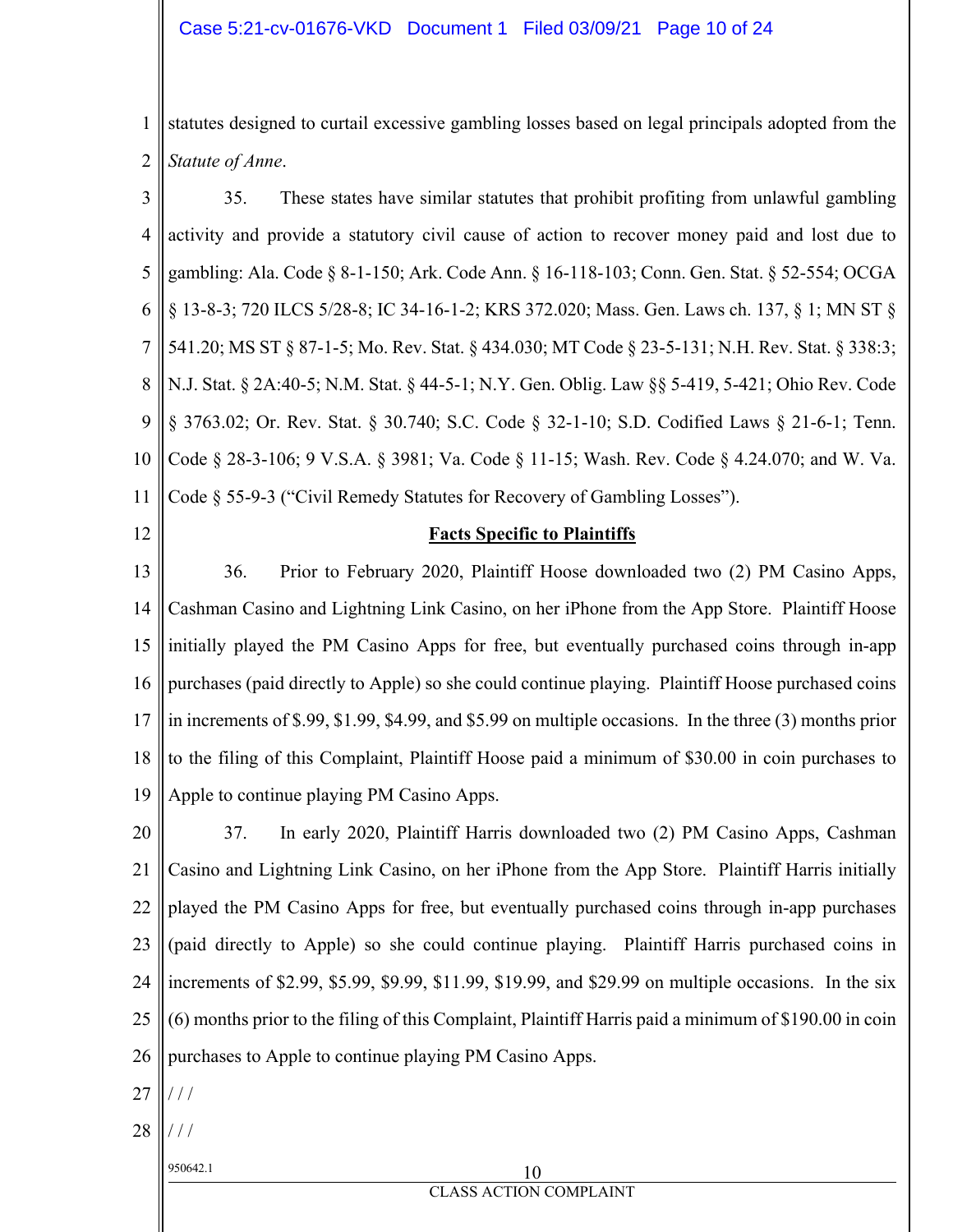| 1              | 38.<br>Accordingly, Plaintiffs, on behalf of themselves and all others similarly situated,                                                                                                                                           |  |  |  |  |  |  |
|----------------|--------------------------------------------------------------------------------------------------------------------------------------------------------------------------------------------------------------------------------------|--|--|--|--|--|--|
| $\overline{2}$ | seek to recover money paid and lost due to gambling on the PM Casino Apps pursuant to state                                                                                                                                          |  |  |  |  |  |  |
| 3              | law, as set forth herein.                                                                                                                                                                                                            |  |  |  |  |  |  |
| 4              | <b>CLASS ACTION ALLEGATIONS</b>                                                                                                                                                                                                      |  |  |  |  |  |  |
| 5              | 39.<br>Pursuant to the provisions of Rules 23(a), (b)(2), and (b)(3) of the Federal Rules of                                                                                                                                         |  |  |  |  |  |  |
| 6              | Civil Procedure, Plaintiffs bring this action on behalf of themselves and the following Multistate                                                                                                                                   |  |  |  |  |  |  |
| 7              | Class and State Classes (collectively "Class"):                                                                                                                                                                                      |  |  |  |  |  |  |
| 8              | <b>Multistate Class:</b>                                                                                                                                                                                                             |  |  |  |  |  |  |
| 9<br>10        | All persons who paid money to Apple for coins to wager on the PM Casino Apps<br>and reside in Alabama, Arkansas, Connecticut, Georgia, Illinois, Indiana,<br>Kentucky, Massachusetts, Minnesota, Mississippi, Missouri, Montana, New |  |  |  |  |  |  |
| 11             | Hampshire, New Jersey, New Mexico, New York, Ohio, Oregon, South Carolina,<br>South Dakota, Tennessee, Vermont, Virginia, Washington, and West Virginia.                                                                             |  |  |  |  |  |  |
| 12             | <b>Alabama State Class:</b>                                                                                                                                                                                                          |  |  |  |  |  |  |
| 13             | All persons who paid money to Apple for coins to wager on the PM Casino Apps<br>and reside in Alabama.                                                                                                                               |  |  |  |  |  |  |
| 14<br>15       | <b>Arkansas State Class:</b>                                                                                                                                                                                                         |  |  |  |  |  |  |
| 16             | All persons who paid money to Apple for coins to wager on the PM Casino Apps<br>and reside in Arkansas.                                                                                                                              |  |  |  |  |  |  |
| 17             | <b>Connecticut State Class:</b>                                                                                                                                                                                                      |  |  |  |  |  |  |
| 18<br>19       | All persons who paid money to Apple for coins to wager on the PM Casino Apps<br>and reside in Connecticut.                                                                                                                           |  |  |  |  |  |  |
| 20             | <b>Georgia State Class:</b>                                                                                                                                                                                                          |  |  |  |  |  |  |
| 21             | All persons who paid money to Apple for coins to wager on the PM Casino Apps<br>and reside in Georgia.                                                                                                                               |  |  |  |  |  |  |
| 22             | <b>Illinois State Class:</b>                                                                                                                                                                                                         |  |  |  |  |  |  |
| 23<br>24       | All persons who paid money to Apple for coins to wager on the PM Casino Apps<br>and reside in Illinois.                                                                                                                              |  |  |  |  |  |  |
| 25             | <b>Indiana State Class:</b>                                                                                                                                                                                                          |  |  |  |  |  |  |
| 26<br>27       | All persons who paid money to Apple for coins to wager on the PM Casino Apps<br>and reside in Indiana.                                                                                                                               |  |  |  |  |  |  |
| 28             | $\frac{1}{2}$                                                                                                                                                                                                                        |  |  |  |  |  |  |
|                | 950642.1<br>11                                                                                                                                                                                                                       |  |  |  |  |  |  |
|                | <b>CLASS ACTION COMPLAINT</b>                                                                                                                                                                                                        |  |  |  |  |  |  |
|                |                                                                                                                                                                                                                                      |  |  |  |  |  |  |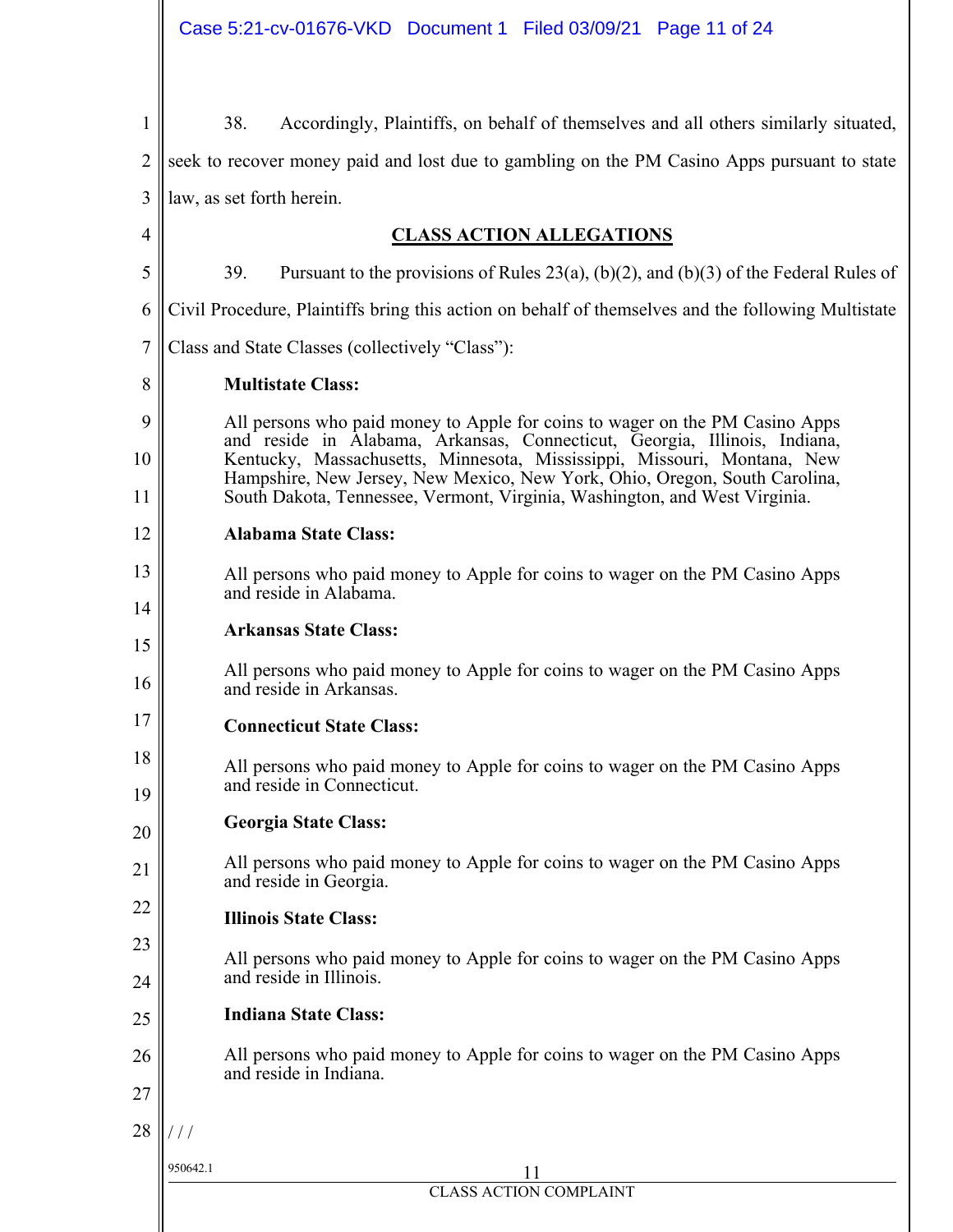### **Kentucky State Class:**

1

2

3

4

5

6

7

8

9

10

11

12

13

17

18

20

21

23

24

25

26

All persons who paid money to Apple for coins to wager on the PM Casino Apps and reside in Kentucky.

#### **Massachusetts State Class:**

All persons who paid money to Apple for coins to wager on the PM Casino Apps and reside in Massachusetts.

#### **Minnesota State Class:**

All persons who paid money to Apple for coins to wager on the PM Casino Apps and reside in Minnesota.

#### **Mississippi State Class:**

All persons who paid money to Apple for coins to wager on the PM Casino Apps and reside in Mississippi.

#### **Montana State Class:**

All persons who paid money to Apple for coins to wager on the PM Casino Apps and reside in Montana.

#### 14 **New Hampshire State Class:**

15 16 All persons who paid money to Apple for coins to wager on the PM Casino Apps and reside in New Hampshire.

#### **New Jersey State Class:**

All persons who paid money to Apple for coins to wager on the PM Casino Apps and reside in New Jersey.

#### 19 **New Mexico State Class:**

All persons who paid money to Apple for coins to wager on the PM Casino Apps and reside in New Mexico.

#### 22 **New York State Class:**

All persons who paid money to Apple for coins to wager on the PM Casino Apps and reside in New York.

#### **Ohio State Class:**

All persons who paid money to Apple for coins to wager on the PM Casino Apps and reside in Ohio.

27 / / /

28 / / /

#### 950642.1 12 CLASS ACTION COMPLAINT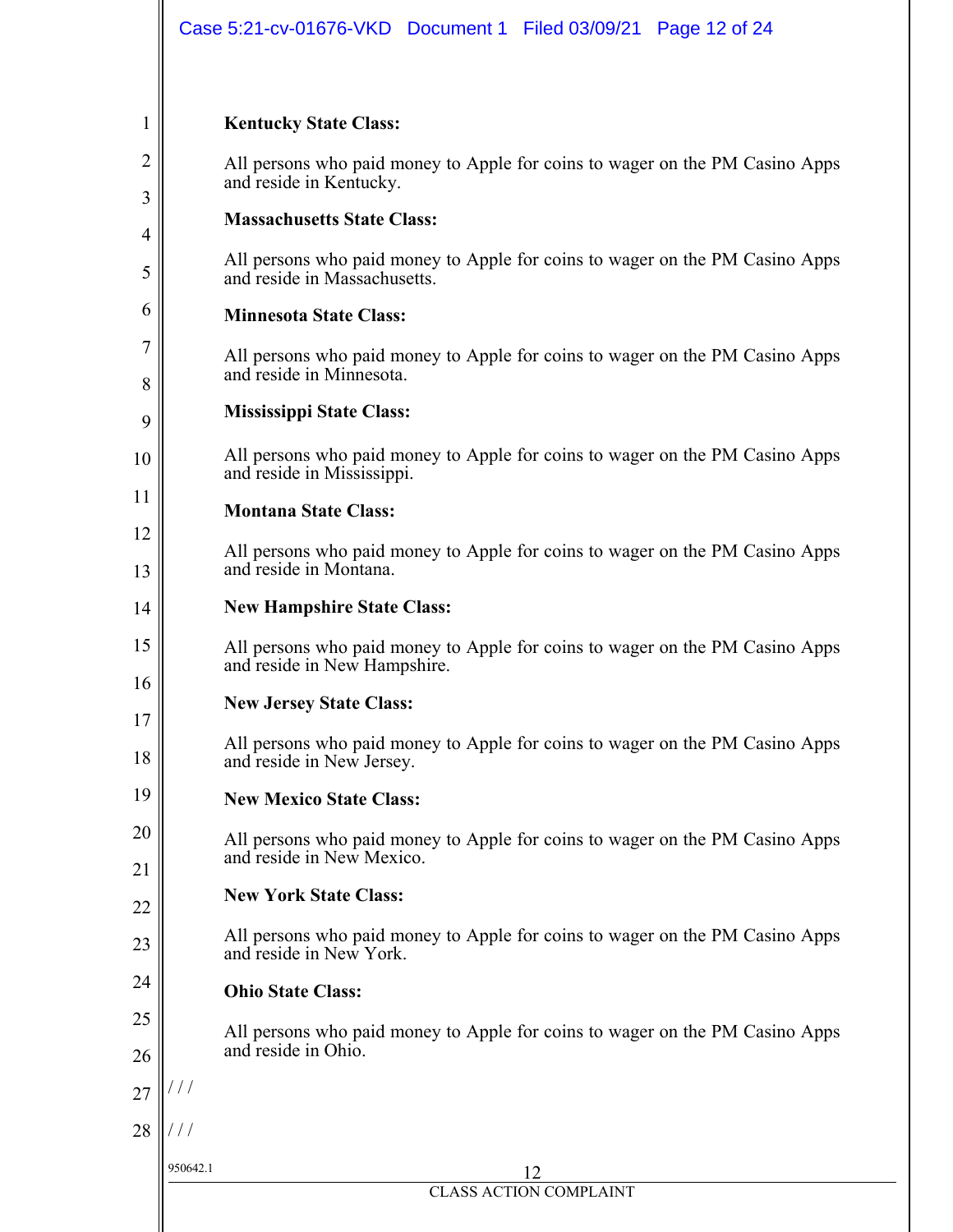#### **Oregon State Class:**

1

2

3

4

5

6

7

8

9

10

11

12

13

14

15

20

21

All persons who paid money to Apple for coins to wager on the PM Casino Apps and reside in Oregon.

#### **South Carolina State Class:**

All persons who paid money to Apple for coins to wager on the PM Casino Apps and reside in South Carolina.

#### **South Dakota State Class:**

All persons who paid money to Apple for coins to wager on the PM Casino Apps and reside in South Dakota.

#### **Tennessee State Class:**

All persons who paid money to Apple for coins to wager on the PM Casino Apps and reside in Tennessee.

#### **Vermont State Class:**

All persons who paid money to Apple for coins to wager on the PM Casino Apps and reside in Vermont.

#### **Virginia State Class:**

16 All persons who paid money to Apple for coins to wager on the PM Casino Apps and reside in Virginia.

#### 17 **Washington State Class:**

18 All persons who paid money to Apple for coins to wager on the PM Casino Apps and reside in Washington.

19 **West Virginia State Class:** 

> All persons who paid money to Apple for coins to wager on the PM Casino Apps and reside in West Virginia.

22 40. Excluded from the Class are PM and its officers, directors, legal representatives,

23 successors, subsidiaries, and assigns; Apple itself, any entity in which Apple has controlling

- 24 interests, and Apple's officers, directors, legal representatives, successors, subsidiaries, and
- 25 assigns; and any judicial officer presiding over this matter, members of their immediate family,

26 members of their judicial staff, and any judge sitting in the presiding court system who may hear

- 27 an appeal of any judgment entered.
- 28 / / /

#### 950642.1 13 CLASS ACTION COMPLAINT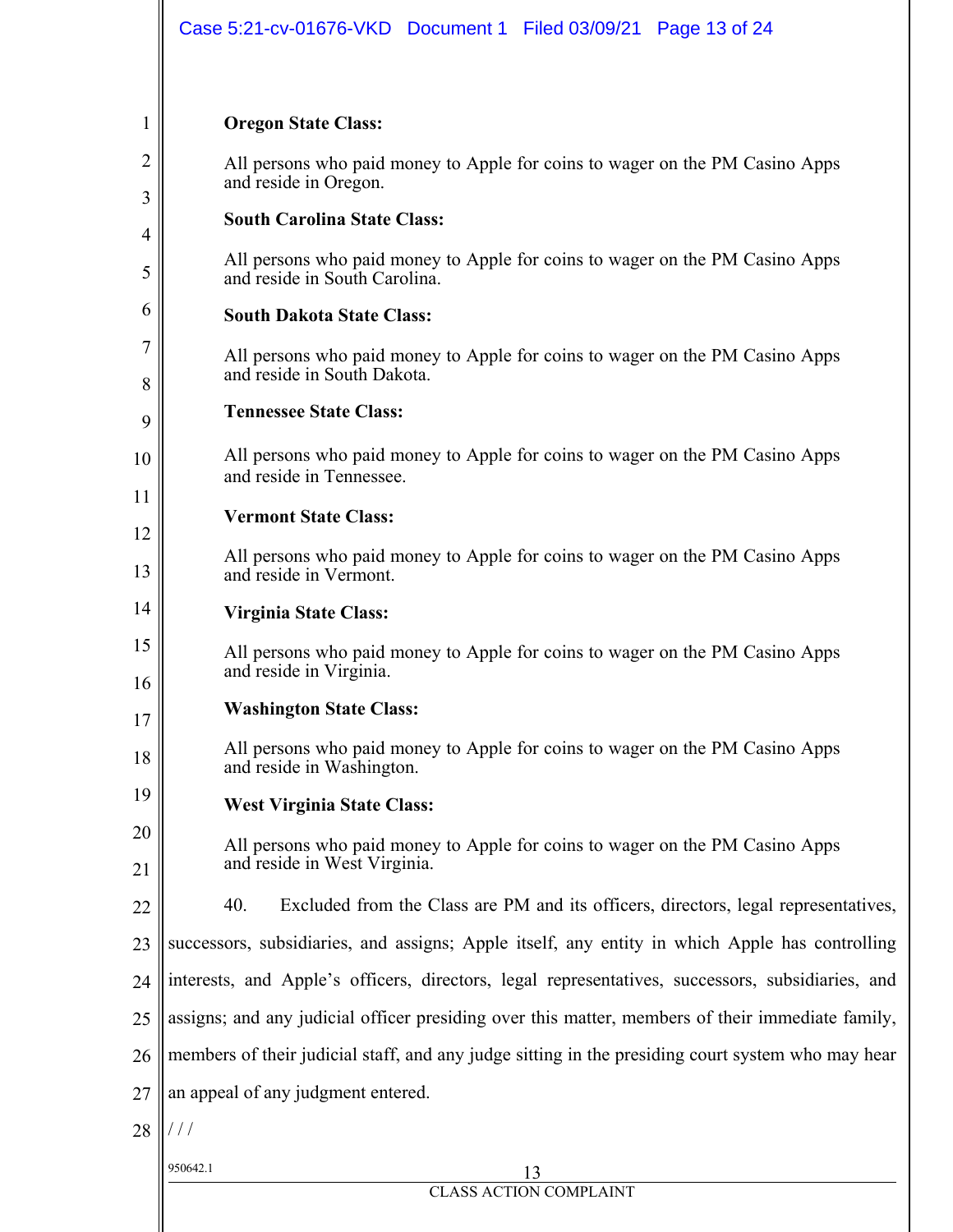- 1 2 3 41. Certification of Plaintiffs' claims for classwide treatment is appropriate because Plaintiffs can prove the elements of their claims on a classwide basis using the same evidence as would be used to prove those elements in individual actions asserting the same claims.
- 4

5

7

6 42. This action has been brought and may be properly maintained on behalf of the Multistate and/or State Classes proposed herein under Rule 23 of the Federal Rule of Civil Procedure and satisfies the numerosity, commonality, typicality, adequacy, predominance, and superiority requirements of its provisions.

8 9 43. Plaintiffs reserve the right to amend the Multistate and State Class definitions based on information learned through discovery.

10 11 12 13 14 15 44. **Numerosity. Fed. R. Civ. P. 23(a)(1).** Consistent with Rule 23(a)(1), the members of the Class are so numerous and geographically dispersed that the joinder of all members is impractical. While the exact number of class members is unknown to Plaintiffs at this time, there are millions of reviews for some gambling Apps, suggesting that at least hundreds of thousands of people have downloaded and played the subject PM Casino Apps. The members of the Class can be readily identified through Apple's records.

16 17 18 45. **Commonality and Predominance. Fed. R. Civ. P. 23(a)(2) and (b)(3).** This action involves common questions of law and fact that predominate over any questions affecting individual Class members. The common questions include, but are not limited to:

19 a. Whether Defendant engaged in the conduct alleged herein;

20 21 22 b. Whether these virtually identical PM Casino Apps offered and distributed by Apple for download and for sale of in-app purchases through Defendant's App Store violate the Civil Remedy Statutes for Recovery of Gambling Losses;

23 24 c. Whether gambling for additional playtime constitutes a thing of value under the Civil Remedy Statutes for Recovery of Gambling Losses;

25 26 27 d. Whether Defendant violated the Civil Remedy Statutes for Recovery of Gambling Losses through its active participation in the promotion and sale of in-app purchases through the App Store;

- 28  $/ /$ 
	-

### 950642.1 14 CLASS ACTION COMPLAINT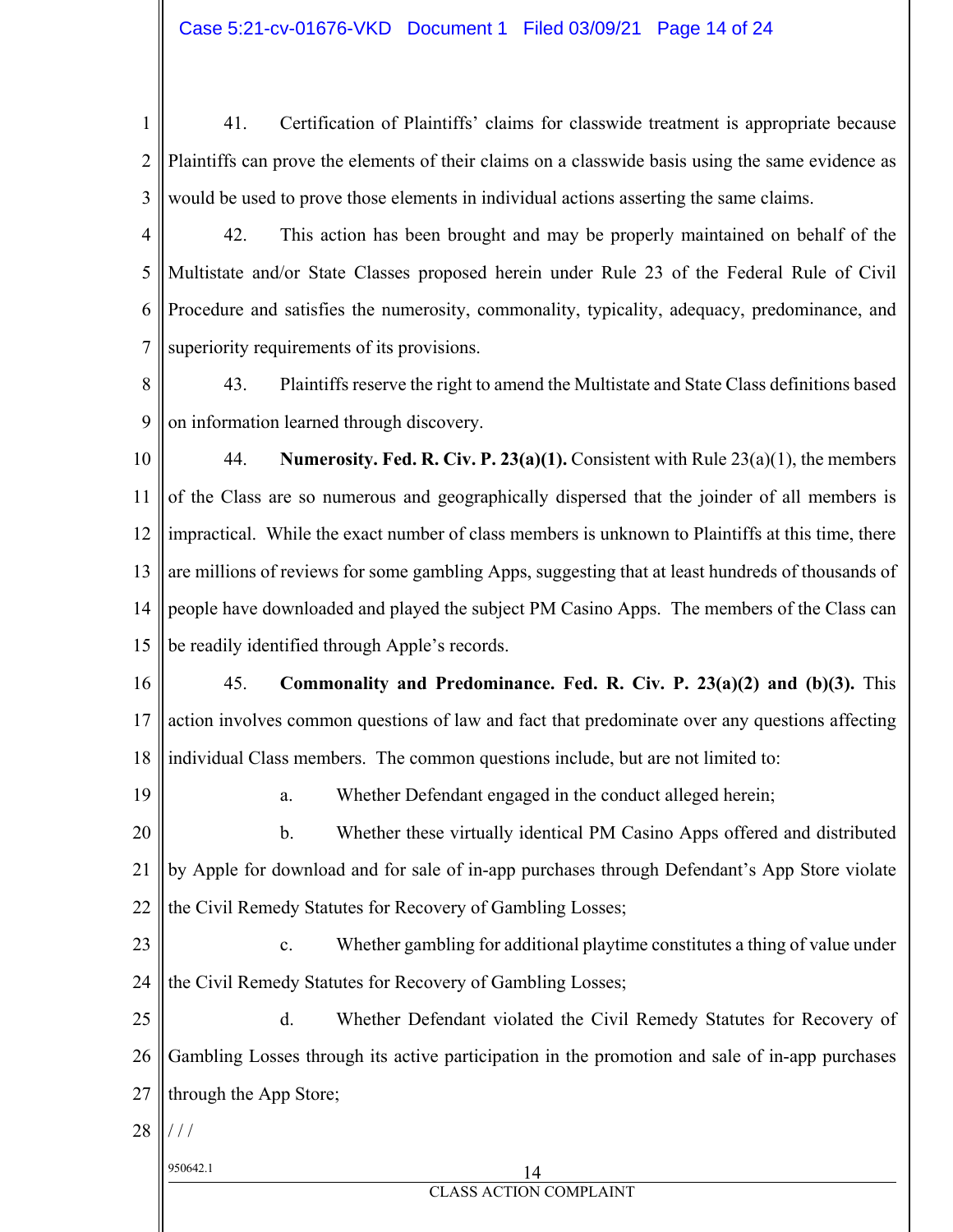1 2 3 e. Whether Plaintiffs and the Class members are entitled to recover the money they lost on the PM Casino Apps under the Civil Remedy Statutes for Recovery of Gambling Losses;

4 5

and

- f. Whether Defendant has been unjustly enriched under applicable state laws;
- 6 7 g. Such other common factual and legal issues as are apparent from the allegations and causes of action asserted in the Complaint.

8 9 10 11 46. **Typicality. Fed. R. Civ. P. 23(a)(3).** Plaintiffs' claims are typical of other Class members' claims because Plaintiffs and Class members were subjected to the same allegedly unlawful conduct and damaged in the same way, *i.e.*, they all lost money to Apple in an effort to win additional playtime on the PM Casino Apps.

12 13 14 15 16 47. **Adequacy. Fed. R. Civ. P. 23(a)(4).** Consistent with Rule 23(a)(4), Plaintiffs will fairly and adequately represent the Class. Plaintiffs have the best interests of the members of the Class in mind. Plaintiffs have no conflicts of interest with the Class. Plaintiffs' counsel are competent and experienced in litigating class actions, including extensive experience in consumer protection claims. Plaintiffs intend to vigorously prosecute this case.

17 18 19 20 21 22 23 24 25 26 48. **Superiority. Fed. R. Civ. P. 23(b)(3).** A class action is superior to other available methods for the fair and efficient adjudication of these claims because individual joinder of the claims of all members of the Class is impracticable. Many members of the Class are without the financial resources necessary to pursue this matter. Even if some could afford to litigate claims separately, such a result would be unduly burdensome to the courts in which the individualized cases would proceed. Individual litigation increases the time and expense of resolving a common dispute concerning Defendant's actions toward an entire group of individuals. Class action procedures allow for far fewer management difficulties in matters of this type and provide the unique benefits of unitary adjudication, economies of scale, and comprehensive supervision over the entire controversy by a single judge in a single court.

950642.1 15 CLASS ACTION COMPLAINT 27 28 49. The Class may be certified pursuant to Rule 23(b)(2) of the Federal Rules of Civil Procedure because Defendant has acted on grounds generally applicable to the Class, thereby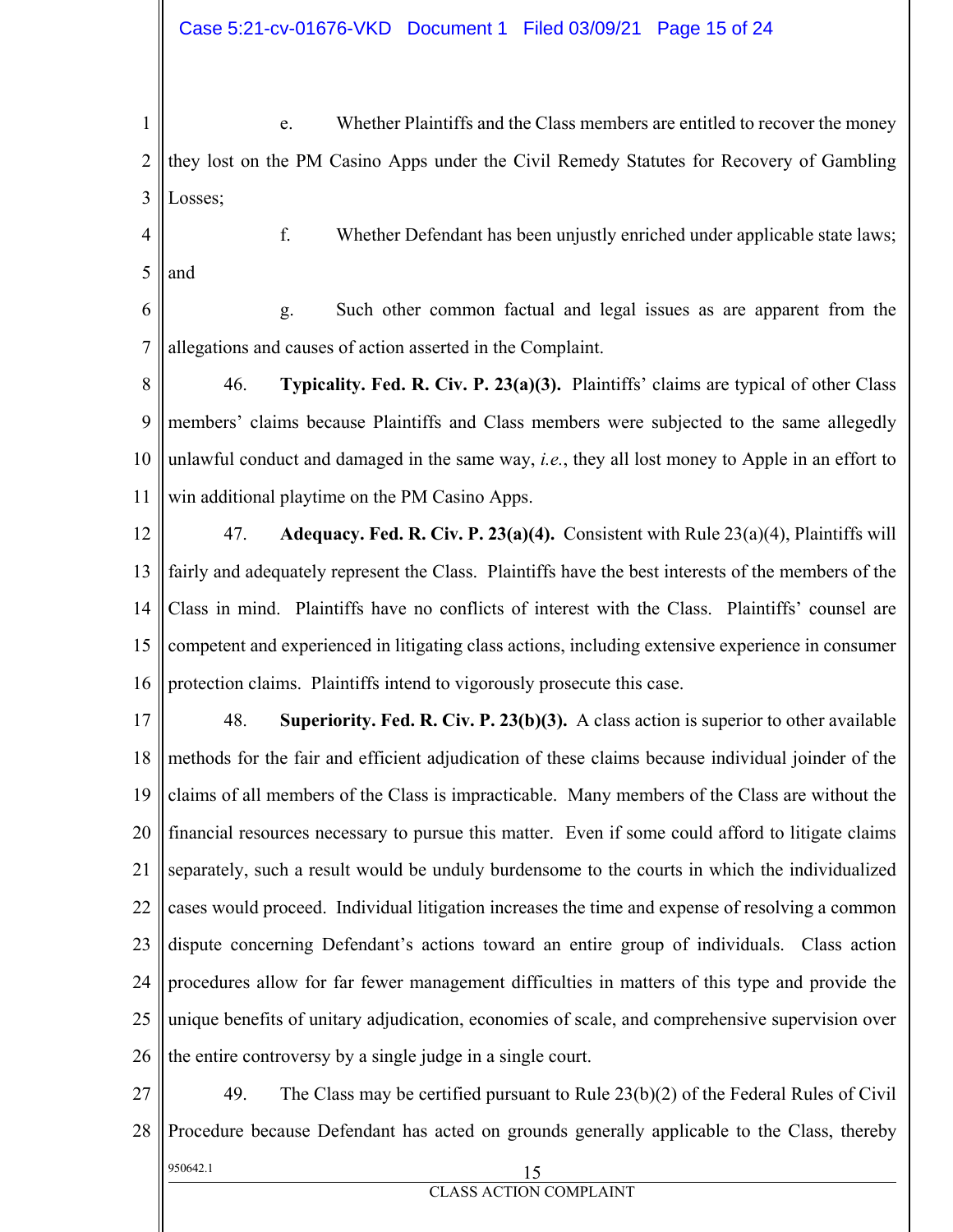1 2 making final injunctive relief and corresponding declaratory relief appropriate with respect to the claims raised by the Class.

3 4 5 6 7 50. The Class may also be certified pursuant to Rule 23(b)(3) of the Federal Rules of Civil Procedure because questions of law and fact common to members of the Class will predominate over questions affecting individual members, and a class action is superior to other methods for fairly and efficiently adjudicating the controversy and causes of action described in this Complaint.

## **CAUSES OF ACTION**

#### **COUNT I**

#### **VIOLATION OF CIVIL REMEDY STATUTES FOR RECOVERY OF GAMBLING LOSSES**

12 13 51. Plaintiffs reallege and incorporate the preceding paragraphs, as if fully set forth herein.

14 15 16 17 18 19 20 21 52. Plaintiffs bring this claim on behalf of themselves and the Multistate Class under the Civil Remedy Statutes for Recovery of Gambling Losses, which are materially uniform in the states of Alabama, Arkansas, Connecticut, Georgia, Illinois, Indiana, Kentucky, Massachusetts, Minnesota, Mississippi, Missouri, Montana, New Hampshire, New Jersey, New Mexico, New York, Ohio, Oregon, South Carolina, South Dakota, Tennessee, Vermont, Virginia, Washington, and West Virginia. In the alternative, Plaintiffs bring this action on behalf of each State Class under the Civil Remedy Statute for Recovery of Gambling Losses enacted under the law of each state.

22 23 24 53. The twenty-five states identified above have enacted the following Civil Remedy Statutes for Recovery of Gambling Losses, all of which are materially similar and were designed to effectuate the states' public policy against gambling.

25 26 27 a. Ala. Code  $\S 8$ -1-150(a) ("Any person who has paid any money or delivered any thing of value lost upon any game or wager may recover such money, thing, or its value by an action commenced within six months from the time of such payment or delivery.");

28

8

9

10

11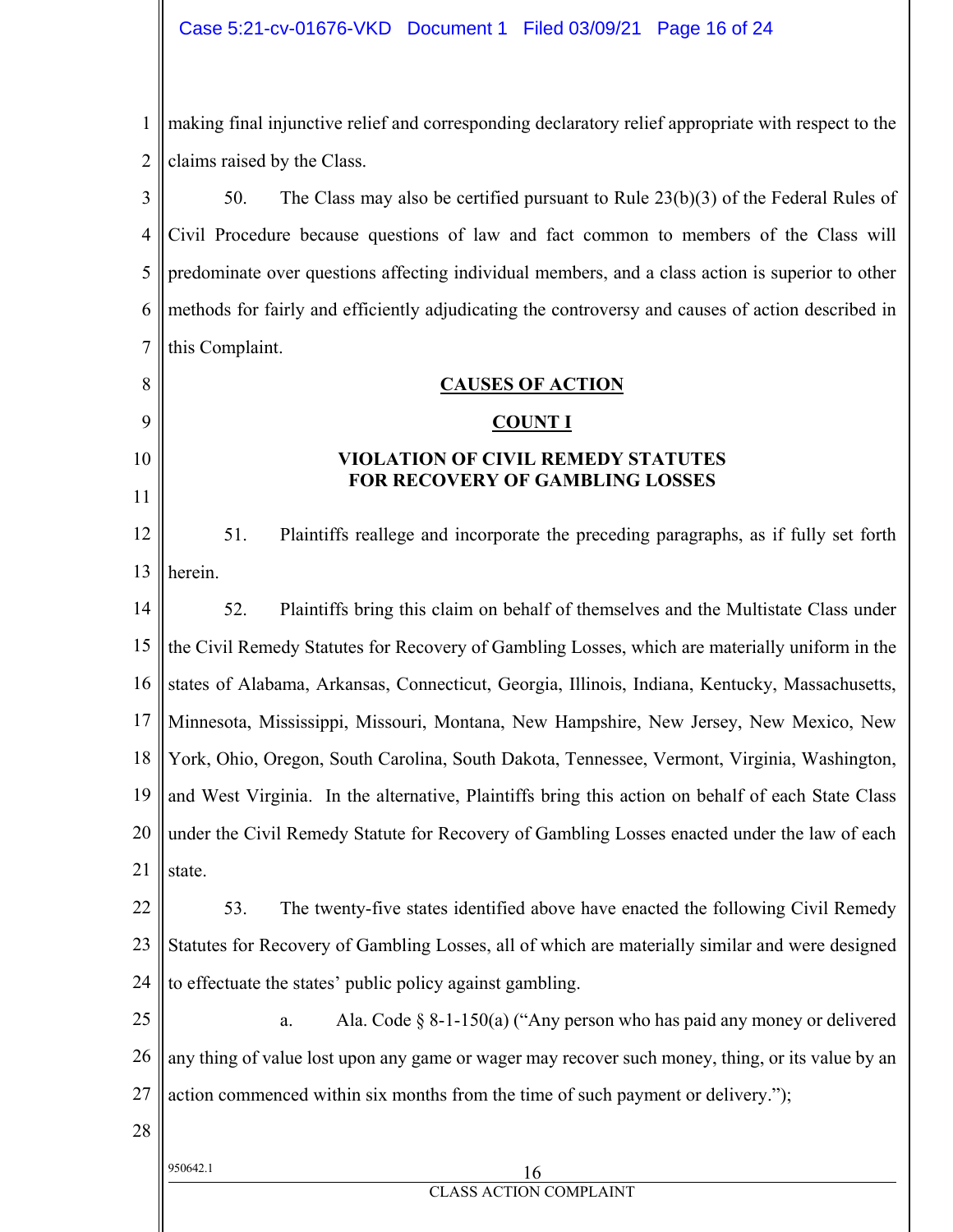1 2 3 4 b. Ark. Code Ann.  $\S$  16-118-103(a)(1)(A)(i) ("Any person who loses any money or property at any game or gambling device, or any bet or wager whatever, may recover the money or property by obtaining a judgment ordering the return of the money or property following an action against the person winning the money or property.");

- 5 6 7 8 9 c. Conn. Gen. Stat. § 52-554 ("Any person who, by playing at any game, or betting on the sides or hands of such as play at any game…loses the sum or value of one dollar in the whole and pays or delivers the same or any part thereof, may, within three months next following, recover from the winner the money or the value of the goods so lost and paid or delivered….");
- 10 11 12 13 14 d. OCGA § 13-8-3(b) ("Money paid or property delivered upon a gambling consideration may be recovered from the winner by the loser by institution of an action for the same within six months after the loss and, after the expiration of that time, by institution of an action by any person, at any time within four years, for the joint use of himself and the educational fund of the county.");
- 15 16 17 18 19 e. 720 ILCS 5/28-8(a) ("Any person who by gambling shall lose to any other person, any sum of money or thing of value, amounting to the sum of \$50 or more and shall pay or deliver the same or any part thereof, may sue for and recover the money or other thing of value, so lost and paid or delivered, in a civil action against the winner thereof, with costs, in the circuit court…");
- 20 21 22 23 f. IC 34-16-1-2 ("If a person, by betting on a game or on the hands or sides of persons playing a game: (1) loses any money or other property; and (2) delivers any part of the money or other property; the person may bring a civil action, within one hundred eighty (180) days, to recover the money or other property so lost and delivered.");
- 950642.1 17 24 25 26 27 28 g. KRS 372.020 ("If any person loses to another at one (1) time, or within twenty-four (24) hours, five dollars (\$5) or more, or anything of that value, and pays, transfers or delivers it, the loser or any of his creditors may recover it, or its value, from the winner, or any transferee of the winner, having notice of the consideration, by action brought within five (5) years after the payment, transfer or delivery.");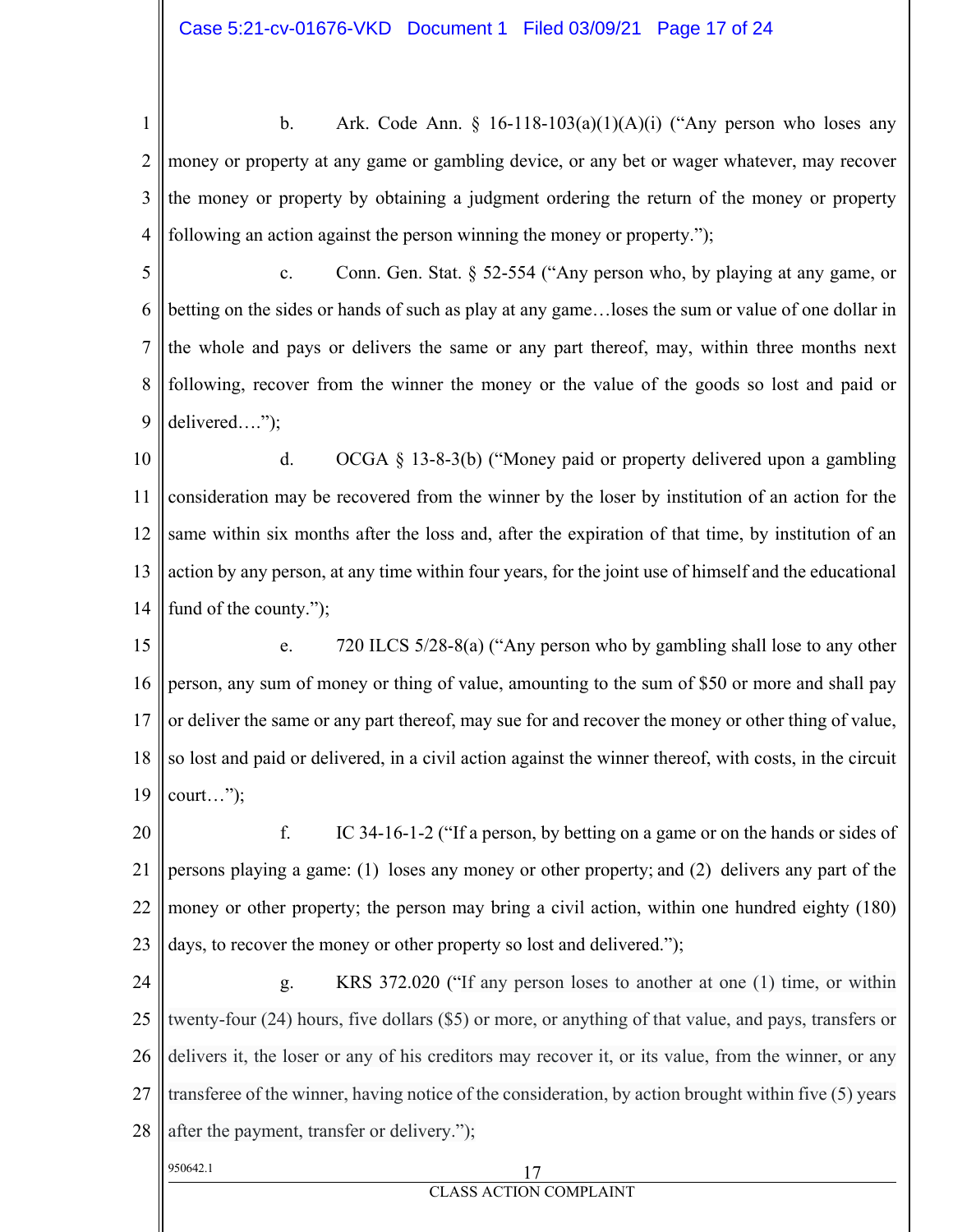1 2 3 4 5 6 7 8 h. Mass. Gen. Laws ch. 137, § 1 ("Whoever, by playing at cards, dice or other game, or by betting on the sides or hands of those gaming, except for gaming conducted in licensed gaming establishments pursuant to chapter 23K, loses to a person so playing or betting money or goods, and pays or delivers the same or any part thereof to the winner, or whoever pays or delivers money or other thing of value to another person for or in consideration of a lottery, policy or pool ticket, certificate, check or slip, or for or in consideration of a chance of drawing or obtaining any money, prize or other thing of value in a lottery or policy game, pool or combination, or other bet, may recover such money or the value of such goods in contract….");

9 10 11 12 13 i. MN ST § 541.20 ("Every person who, by playing at cards, dice, or other game, or by betting on the hands or sides of such as are gambling, shall lose to any person so playing or betting any sum of money or any goods, and pays or delivers the same, or any part thereof, to the winner, may sue for and recover such money by a civil action, before any court of competent jurisdiction.");

14 15 16 17 18 19 j. MS ST § 87-1-5 ("If any person, by playing at any game whatever, or by betting on the sides or hands of such as do play at any game…or by any wager whatever, shall lose any money, property, or other valuable thing, real or personal, and shall pay or deliver the same or any part thereof, the person so losing and paying or delivering the same, or his wife or children, may sue for and recover such money, property, or other valuable thing so lost and paid or delivered, or any part thereof, from the person knowingly receiving the same, with costs.");

20 21 22 k. Mo. Rev. Stat. Ann. § 434.030 ("Any person who shall lose any money or property at any game, gambling device or by any bet or wager whatever, may recover the same by a civil action.");

950642.1 18 23 24 25 26 27 28 l. MT Code § 23-5-131 ("A person, or the person's dependent or guardian, who, by playing or betting at an illegal gambling device or illegal gambling enterprise, loses money, property, or any other thing of value and pays and delivers it to another person connected with the operation or conduct of the illegal gambling device or illegal gambling enterprise, within 1 year following the person's loss, may: (1) bring a civil action in a court of competent jurisdiction to recover the loss; (2) recover the costs of the civil action and exemplary damages of no less than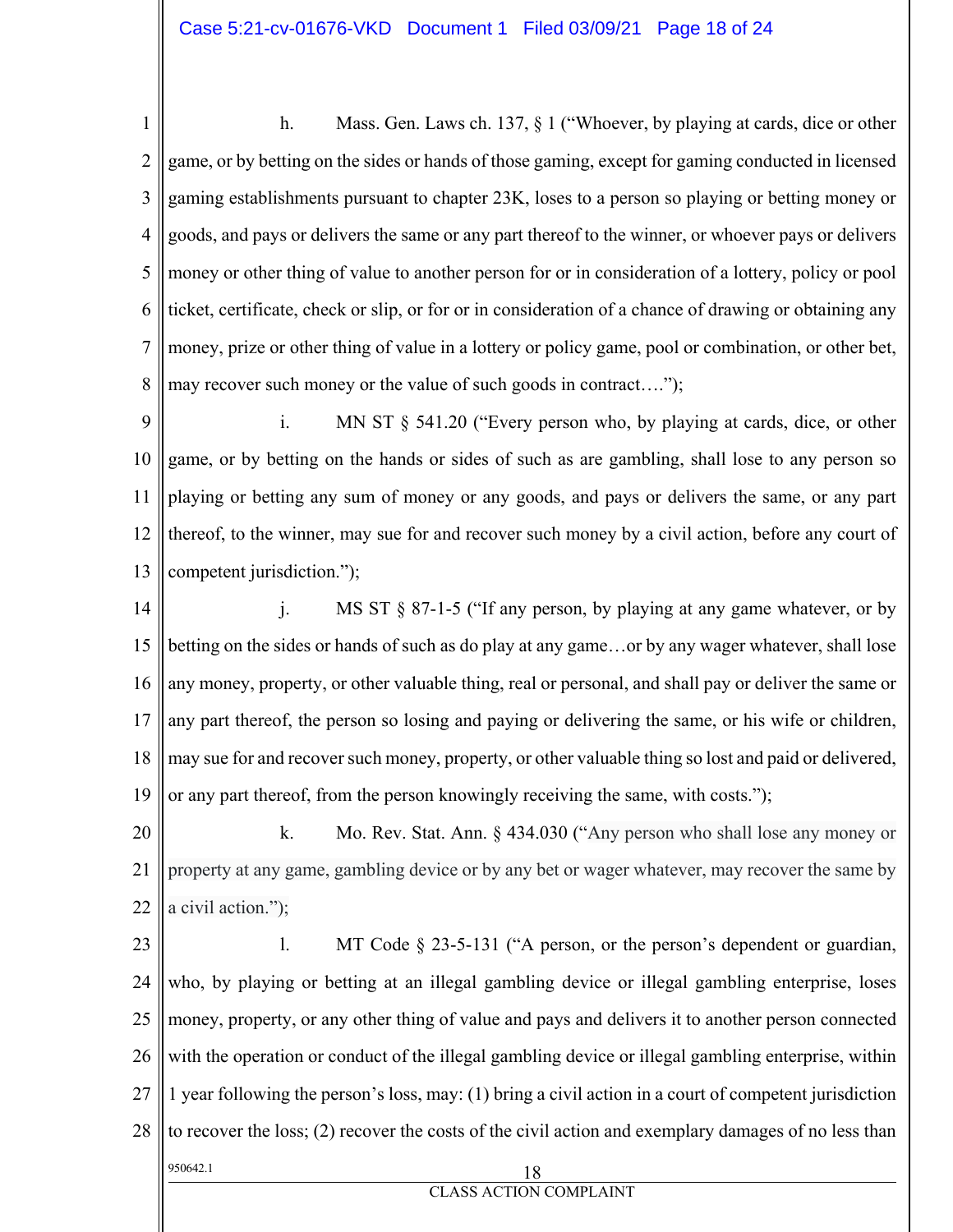1 2 \$500 and no more than \$5,000; and (3) join as a defendant any person having an interest in the illegal gambling device or illegal gambling enterprise.");

3 4 5 6 m. N.H. Rev. Stat. § 338:3 ("If any person shall receive any money or property, won by him upon any bet or wager as aforesaid, he shall be liable to the person losing it, in an action of assumpsit, trover or other form proper to recover it; and any security given for the payment of such loss shall be void.");

7 8 9 10 11 12 13 n. N.J. Stat. § 2A:40-5 ("If any person shall lose any money, goods, chattels or other valuable thing, in violation of section 2A:40-1 of this title, and shall pay or deliver the same or any part thereof to the winner, or to any person to his use, or to a stakeholder, such person may sue for and recover such money, or the value of such goods, chattels, or other valuable thing, from such winner, or from such depositary, or from such stakeholder, whether the same has been delivered or paid over by such stakeholder or not, in a civil action provided such action is brought within 6 calendar months after payment or delivery.");

14 15 16 o. N.M. Stat. § 44-5-1 ("Any person who shall lose any money or property at any game at cards, or at any gambling device, may recover the same by action of debt, if money; if property, by action of trover, replevin or detinue.");

17 18 19 20 21 22 23 24 25 26 p. N.Y. Gen. Oblig. Law § 5-419 ("Any person who shall pay, deliver or deposit any money, property or thing in action, upon the event of any wager or bet prohibited, may sue for and recover the same of the winner or person to whom the same shall be paid or delivered, and of the stakeholder or other person in whose hands shall be deposited any such wager, bet or stake, or any part thereof, whether the same shall have been paid over by such stakeholder or not, and whether any such wager be lost or not."); § 5-421 ("Every person who shall, by playing at any game, or by betting on the sides or hands of such as do play, lose at any time or sitting, the sum or value of twenty-five dollars or upwards, and shall pay or deliver the same or any part thereof, may, within three calendar months after such payment or delivery, sue for and recover the money or value of the things so lost and paid or delivered, from the winner thereof.");

950642.1 19 27 28 q. Ohio Rev. Code § 3763.02 ("If a person, by playing a game, or by a wager, loses to another, money or other thing of value, and pays or delivers it or a part thereof, to the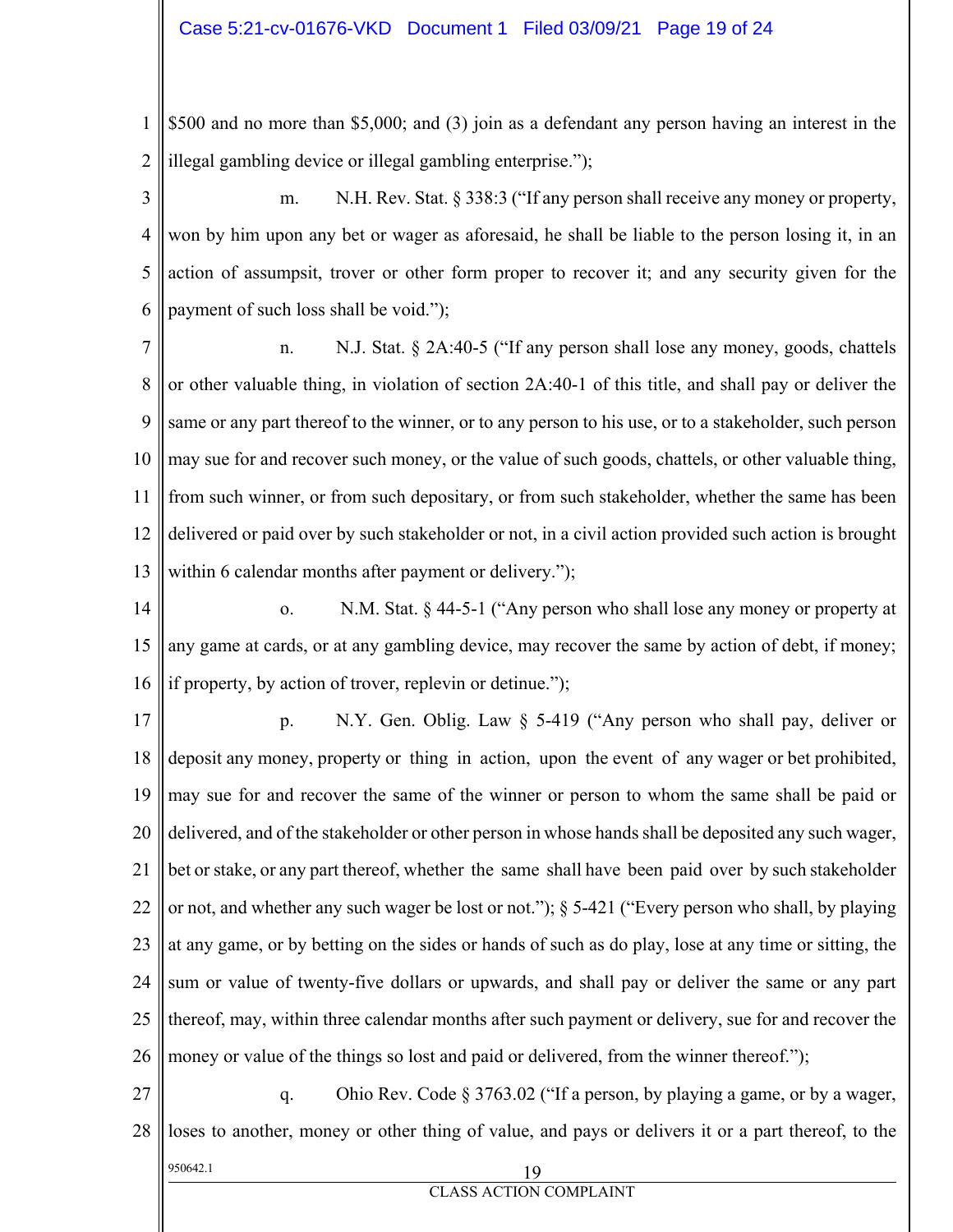#### Case 5:21-cv-01676-VKD Document 1 Filed 03/09/21 Page 20 of 24

1 2 3 winner thereof, such person losing and paying or delivering, within six months after such loss and payment or delivery, may sue for and recover such money or thing of value or part thereof, from the winner thereof, with costs of suit.");

4 5 6 7 8 9 r. Or. Rev. Stat. § 30.740 ("All persons losing money or anything of value at or on any unlawful game described in ORS 167.117 (Definitions for ORS 167.108 to 167.164 and 464.270 to 464.530), 167.122 (Unlawful gambling in the second degree) and 167.127 (Unlawful gambling in the first degree) shall have a cause of action to recover from the dealer winning the same, or proprietor for whose benefit such game was played or dealt, or such money or thing of value won, twice the amount of the money or double the value of the thing so lost.");

10 11 12 13 14 15 16 17 s. S.C. Code  $\S$  32-1-10 ("Any person who shall at any time or sitting, by playing at cards, dice table or any other game whatsoever or by betting on the sides or hands of such as do play at any of the games aforesaid, lose to any person or persons so playing or betting, in the whole, the sum or value of fifty dollars and shall pay or deliver such sum or value or any part thereof shall be at liberty, within three months then next ensuing, to sue for and recover the money or goods so lost and paid or delivered or any part thereof from the respective winner or winners thereof, with costs of suit, by action to be prosecuted in any court of competent jurisdiction.);

- 18 19 20 21 22 23 t. S.D. Codified Laws § 21-6-1 ("Any person who shall lose any thing of value at any game, or by betting on any game, may recover the same or the value thereof from any other person playing at the game at which such thing was lost, or from the person with whom the bet was made, or from the proprietor of the place where the game was played, in a civil action, in which such proprietor and all persons engaged in the game may be joined as parties; provided that such action shall have been commenced within six months after the date of such loss.");
- 24 25 26 27 u. Tenn. Code § 28-3-106 ("Actions to recover money or goods lost at any kind of gambling or betting, and paid or delivered: (1) If brought by the loser, shall be commenced within ninety (90) days next after such payment or delivery; (2) If brought for the use of the spouse, child or children, or next of kin, within twelve (12) months from the expiration of the ninety (90)
- 28

# $950642.1$  20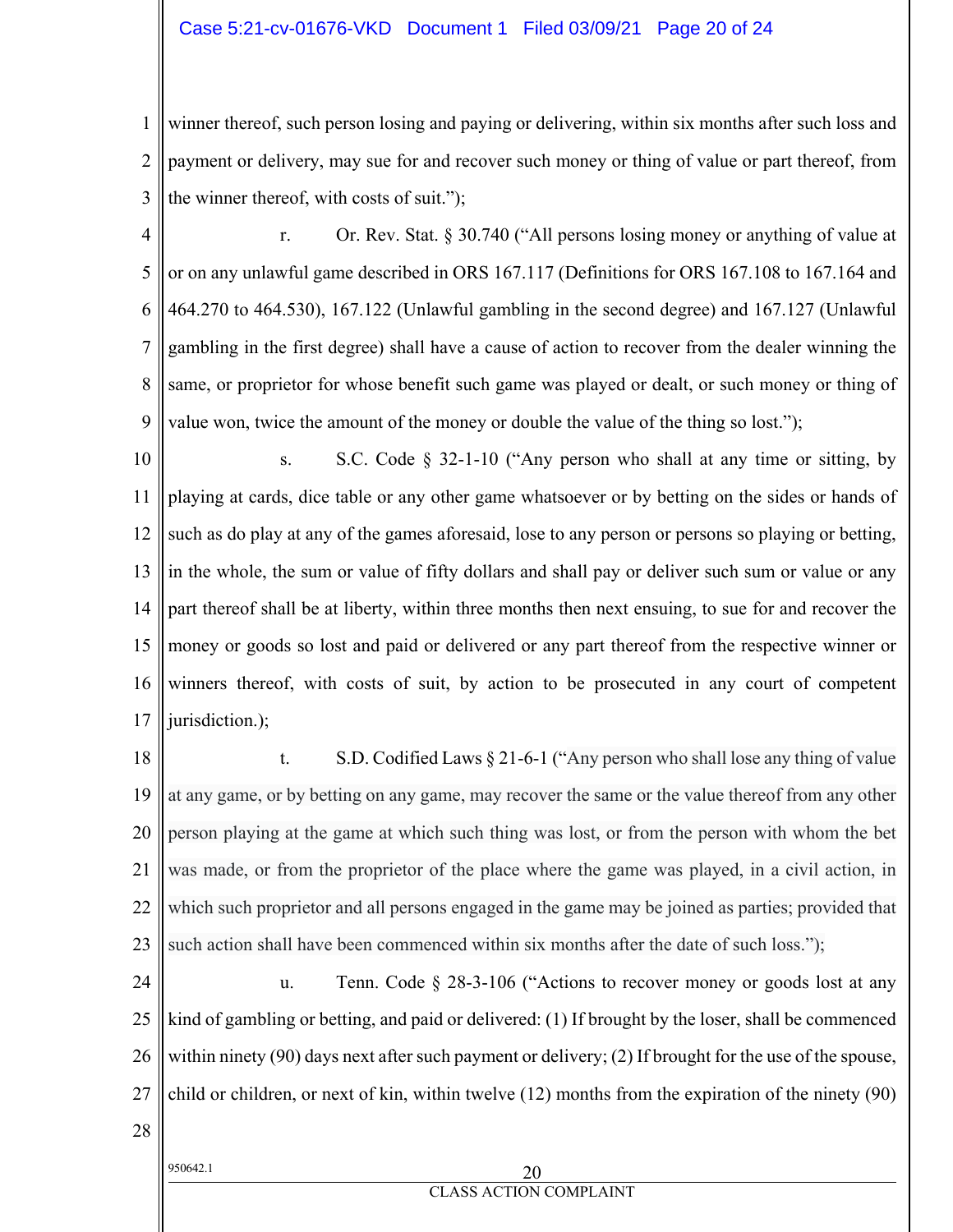1 2 days; (3) If by a creditor of the loser, within twenty-four (24) months from the end of the ninety (90) days.").

3 4 5 v. 9 V.S.A. § 3981 ("A person who pays money or other valuable thing lost at a game…may recover the value thereof of the person to whom it was paid in a civil action, if commenced within one month from the time of payment.");

6 7 8 9 10 11 w. Va. Code  $\S 11-15$  ("Any person who shall, by playing at any game or betting on the sides or hands of such as play at any game, lose within twenty-four hours, the sum or value of five dollars, or more, and pay or deliver the same, or any part thereof, may, within three months next following, recover from the winner, the money or the value of the goods so lost and paid or delivered, with costs of suit in civil action, either by suit or warrant, according to the amount or value thereof.");

12 13 14 15 x. Wash. Rev. Code § 4.24.070 ("All persons losing money or anything of value at or on any illegal gambling games shall have a cause of action to recover from the dealer or player winning, or from the proprietor for whose benefit such game was played or dealt, or such money or things of value won, the amount of the money or the value of the thing so lost."); and

16 17 18 19 20 y. W. Va. Code § 55-9-3 ("If any person shall lose to another within twentyfour hours \$10 or more, or property of that value, and shall pay or deliver the same, or any part thereof, such loser may recover back from the winner the money or property, or in lieu of the property the value thereof, so lost, by suit in court, or before a justice, according to the amount or value, brought within three months after such payment or delivery….").

21 22 23 54. The Civil Remedy Statutes for Recovery of Gambling Losses prohibit a person from profiting from gambling activity and provide for the recovery of money paid and lost due to such gambling activity.

24 25 26 55. By purchasing coins from Apple to wager on the PM Casino Apps, Plaintiffs and each member of the Multistate Class gambled and lost money within the meaning of the Civil Remedy Statute for Recovery of Gambling Losses.

950642.1 21 27 28 56. Apple has profited and continues to profit from gambling activity in violation of the Civil Remedy Statutes for Recovery of Gambling Losses by: (1) providing marketing guidance,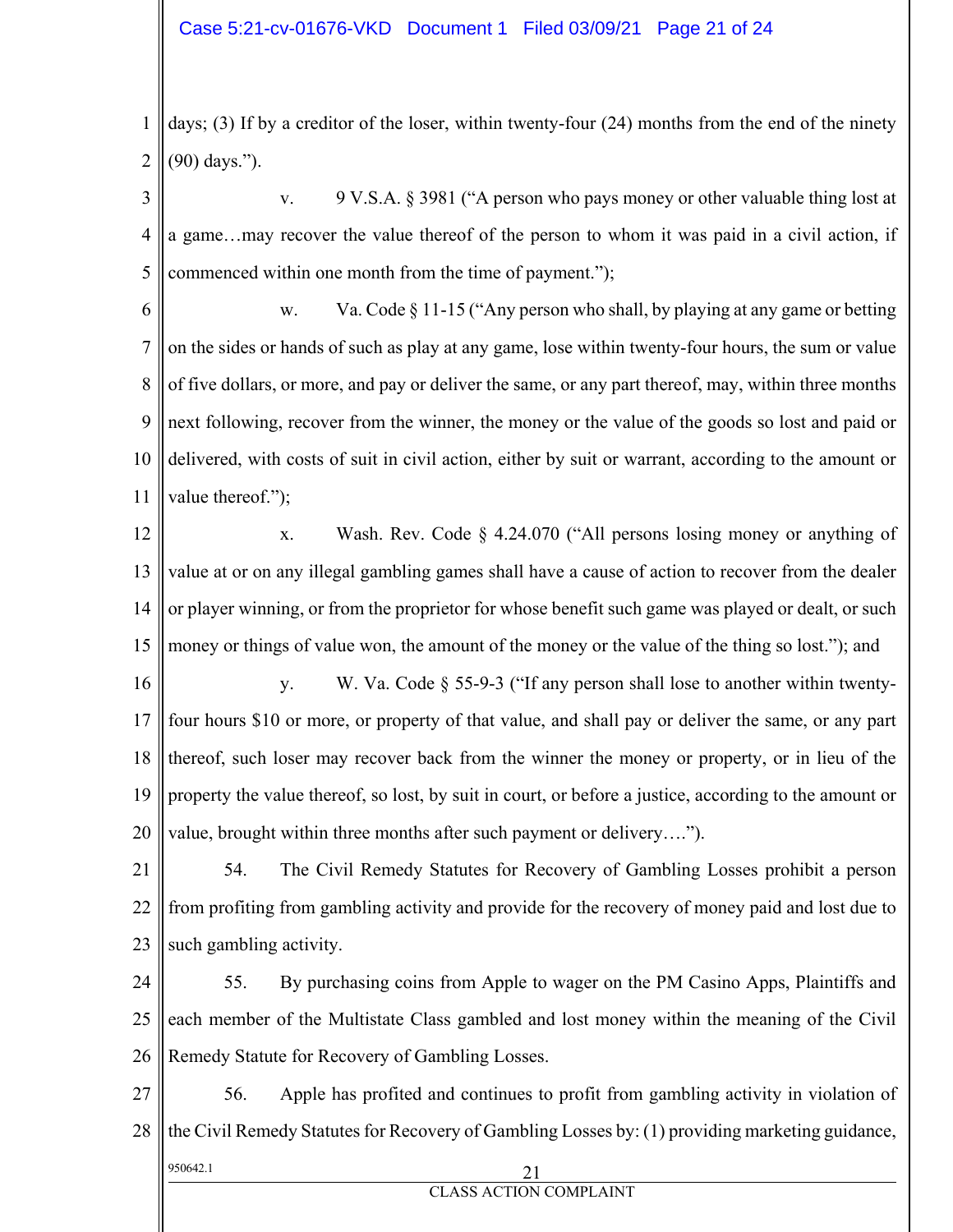1 2 3 4 5 6 tools, promotional offers and more to help drive discovery of PM Casino Apps and in-app purchases; (2) contributing to the creation and development of PM Casino Apps by encouraging PM to incorporate Apple technologies into the Apps; and (3) offering and distributing the PM Casino Apps through the App Store and selling in-app purchases for the PM Casino Apps in exchange for a significant percentage of the money paid and lost by Plaintiffs and the members of the Class to gamble using the PM Casino Apps.

7 8 57. Plaintiffs and the members of the Class are, therefore, entitled to recover from Apple the amounts they lost when gambling on the PM Casino Apps through the App Store.

#### **COUNT II**

#### **UNJUST ENRICHMENT**

11 12 58. Plaintiffs reallege and incorporate the preceding paragraphs, as if fully set forth herein.

13 14 15 16 17 18 19 59. Plaintiffs bring this claim on behalf of themselves and the Multistate Class under the common law of unjust enrichment, which is materially uniform in the states of Alabama, Arkansas, Connecticut, Georgia, Illinois, Indiana, Kentucky, Massachusetts, Minnesota, Mississippi, Missouri, Montana, New Hampshire, New Jersey, New Mexico, New York, Ohio, Oregon, South Carolina, South Dakota, Tennessee, Vermont, Virginia, Washington, and West Virginia. In the alternative, Plaintiffs bring this action on behalf of each State Class under the common law of each state, which is materially uniform in all such states.

20 21 22 60. As a result of its unlawful conduct described above, Apple has and will continue to be unjustly enriched to the detriment of Plaintiffs and Class members by virtue of their purchase of coins from Apple to wager on the PM Casino Apps through the App Store.

23 24 61. Apple has profited immensely by providing marketing guidance, tools, and promotional offers to PM.

25 26 62. These profits were obtained in violation of the Civil Remedy Statutes for Recovery of Gambling Losses.

27 28 63. These profits were a benefit conferred upon Apple by Class members when purchasing coins to wager on the PM Casino Apps.

## 950642.1 22

9

10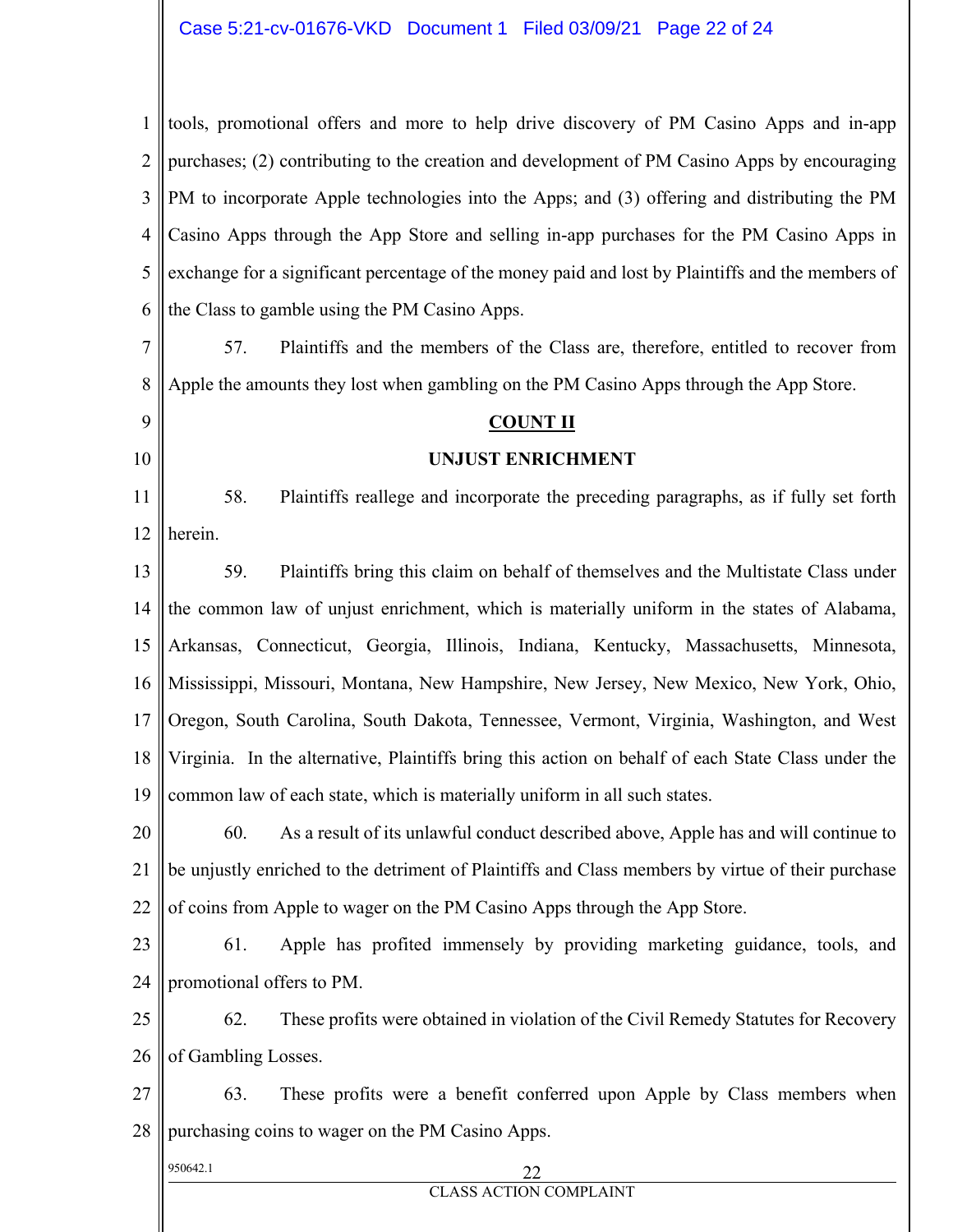1 2 3 4 64. Accordingly, because Apple will be unjustly enriched if it is allowed to retain the illegal profits from the PM Casino Apps, Plaintiffs and each Class member are entitled to recover the amount by which Apple was unjustly enriched at their expense.

#### **REQUEST FOR RELIEF**

5 6 7 8 9 10 11  **WHEREFORE**, Plaintiffs, individually and on behalf of the Multistate Class and State Classes, respectfully request that the Court grant certification of the proposed Multistate Class and State Classes, including the designation of Plaintiffs as the named representatives of the Multistate Class and their respective State Classes, the appointment of the undersigned as Class Counsel, and the designation of any appropriate issue classes and/or subclasses, under the applicable provisions of Fed. R. Civ. P. 23, and that the Court enter judgment in Plaintiffs' favor and against Apple, as follows:

12 13 14 A. Injunctive and other equitable relief as is necessary to protect the interests of Plaintiffs and Class members, including but not limited to, an order prohibiting Defendant from engaging in the wrongful and unlawful acts described herein;

15 16 B. An award of compensatory, consequential, and general damages, including nominal damages, as allowed by law in an amount to be determined;

17 18 C. An award of statutory damages and punitive damages, as allowed by law in an amount to be determined;

- D. An award of restitution or disgorgement, in an amount to be determined;
	- E. An award of attorneys' fees, costs, and litigation expenses, as allowed by law;
	- F. Prejudgment interest on all amounts awarded; and

19

20

21

22

23

/ / /

/ / /

/ / /

/ / /

 $^{\prime}$  /  $^{\prime}$ 

24

25

26

27

28

G. Such other and further relief as the Court may deem just and proper.

950642.1 23 CLASS ACTION COMPLAINT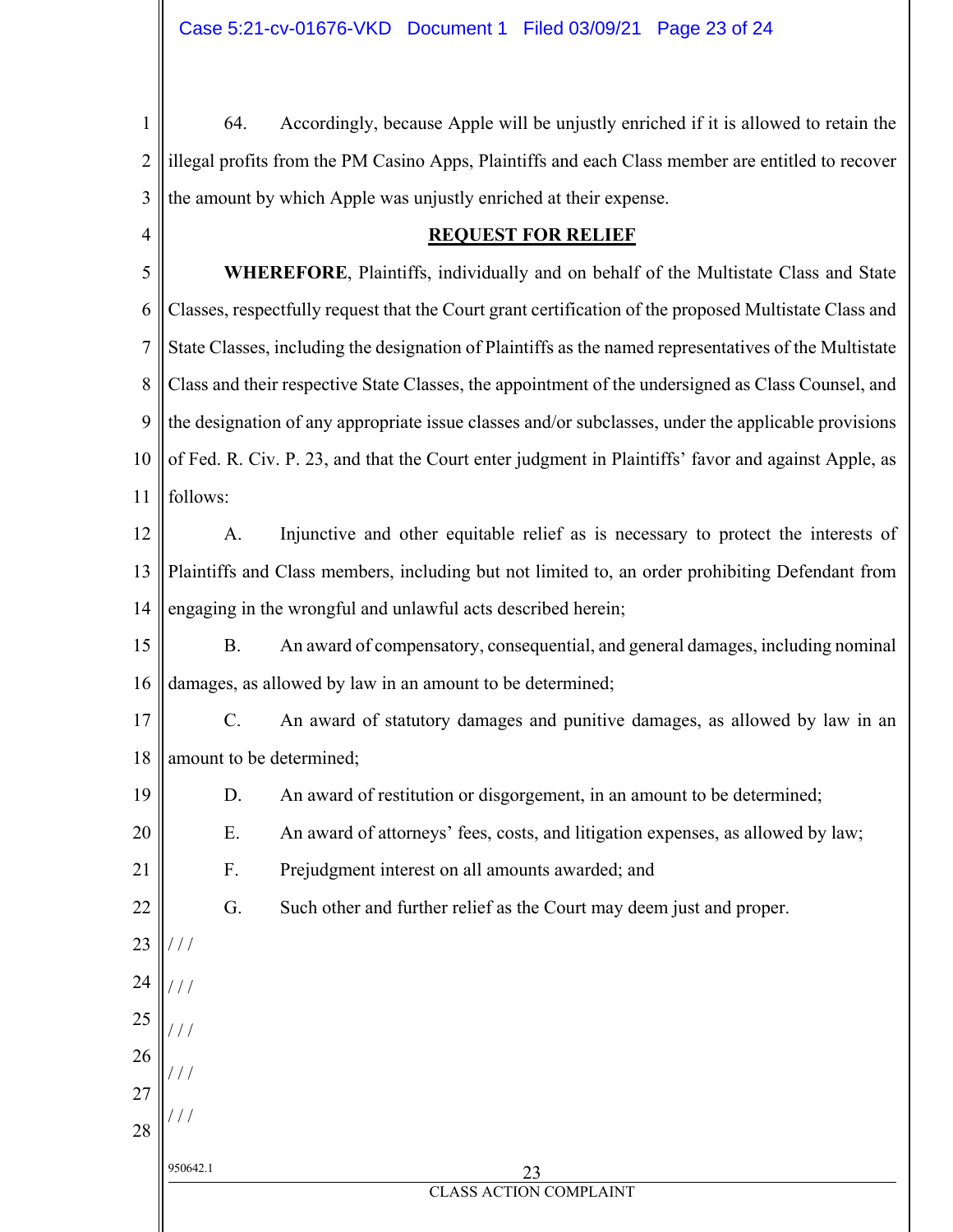| 1              | <b>JURY DEMAND</b>                                                                                |                                                                                                    |  |  |  |  |  |
|----------------|---------------------------------------------------------------------------------------------------|----------------------------------------------------------------------------------------------------|--|--|--|--|--|
| $\overline{2}$ | Plaintiffs, on behalf of themselves and the Class of all others similarly situated, hereby        |                                                                                                    |  |  |  |  |  |
| 3              | demand a trial by jury on all issues so triable pursuant to Rule 38 of the Federal Rules of Civil |                                                                                                    |  |  |  |  |  |
| $\overline{4}$ | Procedure.                                                                                        |                                                                                                    |  |  |  |  |  |
| 5              | Dated: March 9, 2021                                                                              | Respectfully submitted,                                                                            |  |  |  |  |  |
| 6              |                                                                                                   |                                                                                                    |  |  |  |  |  |
| 7              |                                                                                                   | /s/ Daniel L. Warshaw<br>Daniel L. Warshaw (Bar No. 185365)                                        |  |  |  |  |  |
| 8              |                                                                                                   | PEARSON, SIMON & WARSHAW, LLP<br>15165 Ventura Boulevard, Suite 400                                |  |  |  |  |  |
| 9              |                                                                                                   | Sherman Oaks, CA 91403<br>Telephone: (818) 788-8300                                                |  |  |  |  |  |
| 10             |                                                                                                   | Facsimile: (818) 788-8104<br>Email: dwarshaw@pswlaw.com                                            |  |  |  |  |  |
| 11             |                                                                                                   | Hassan A. Zavareei (Bar No. 181547)                                                                |  |  |  |  |  |
| 12             |                                                                                                   | Andrea R. Gold*<br><b>TYCKO &amp; ZAVAREEI LLP</b>                                                 |  |  |  |  |  |
| 13             |                                                                                                   | 1828 L Street NW, Suite 1000<br>Washington, D.C. 20036                                             |  |  |  |  |  |
| 14             |                                                                                                   | Telephone: (202) 973-0900<br>Facsimile: (202) 973-0950                                             |  |  |  |  |  |
| 15             |                                                                                                   | Email: hzavareei@tzlegal.com<br>agold@tzlegal.com                                                  |  |  |  |  |  |
| 16             |                                                                                                   | Jeff Ostrow*                                                                                       |  |  |  |  |  |
| 17             |                                                                                                   | Jason H. Alperstein*<br>Kristen Lake Cardoso*                                                      |  |  |  |  |  |
| 18<br>19       |                                                                                                   | <b>KOPELOWITZ OSTROW</b><br><b>FERGUSON WEISELBERG GILBERT</b><br>1 West Las Olas Blvd., Suite 500 |  |  |  |  |  |
| 20             |                                                                                                   | Fort Lauderdale, FL 33301<br>Telephone: (954) 525-4100                                             |  |  |  |  |  |
| 21             |                                                                                                   | Facsimile: (954) 525-4300<br>Email: ostrow@kolawyers.com                                           |  |  |  |  |  |
| 22             |                                                                                                   | alperstein@kolawyers.com<br>cardoso@kolawyers.com                                                  |  |  |  |  |  |
| 23             |                                                                                                   |                                                                                                    |  |  |  |  |  |
| 24             | Class                                                                                             | Counsel for Plaintiffs and the Proposed                                                            |  |  |  |  |  |
| 25             |                                                                                                   | <i>*Pro Hac Vice Applications Forthcoming</i>                                                      |  |  |  |  |  |
| 26             |                                                                                                   |                                                                                                    |  |  |  |  |  |
| 27             |                                                                                                   |                                                                                                    |  |  |  |  |  |
| 28             |                                                                                                   |                                                                                                    |  |  |  |  |  |
|                | 950642.1<br>24                                                                                    |                                                                                                    |  |  |  |  |  |
|                | <b>CLASS ACTION COMPLAINT</b>                                                                     |                                                                                                    |  |  |  |  |  |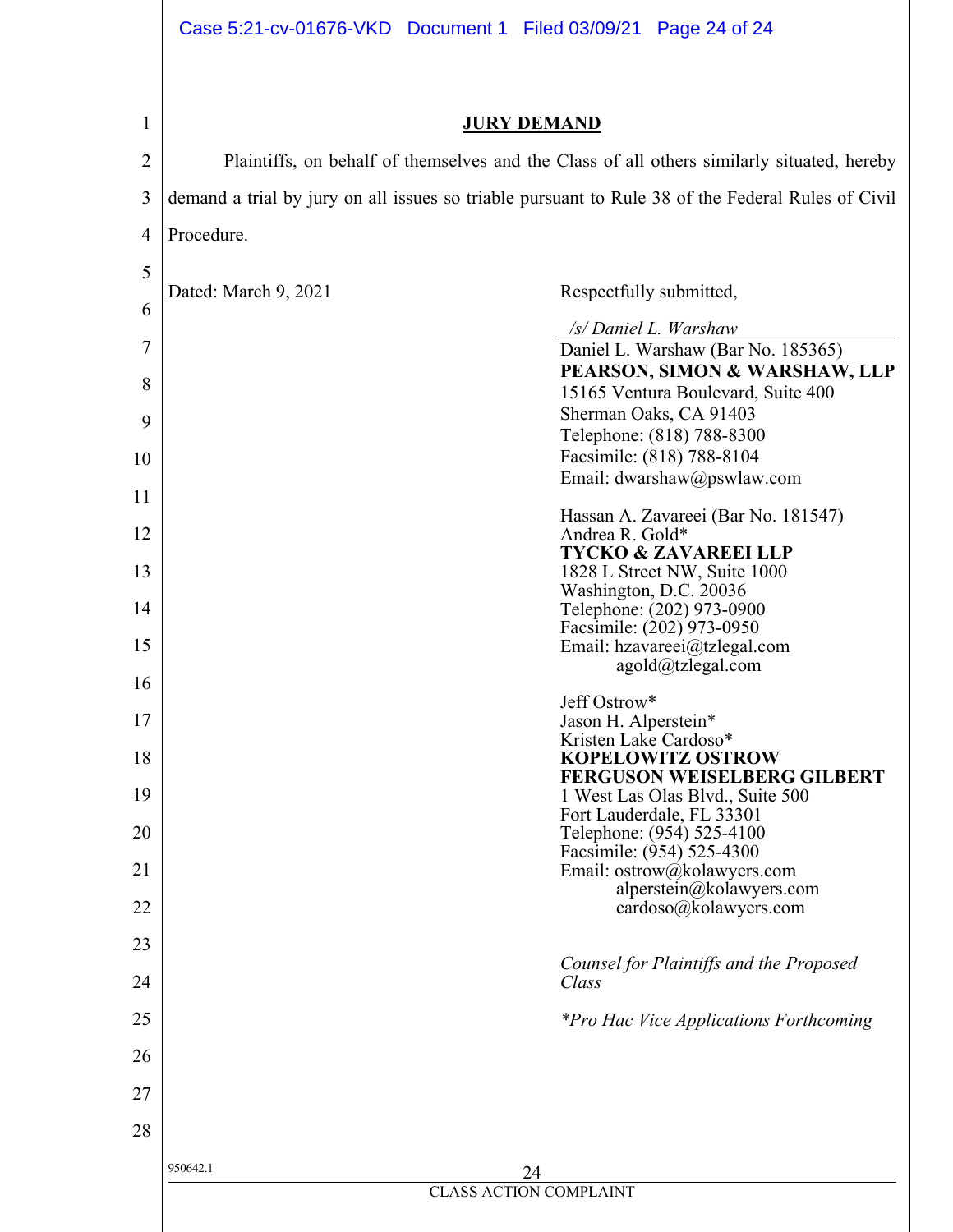# JS-CAND 44 (Rev. 10/2020) **Case 5:21-cv-01676-VKD Document 1-1 Filed 03/09/21** Page 1 of 2

The JS-CAND 44 civil cover sheet and the information contained herein neither replace nor supplement the filing and service of pleadings or other papers as required by law, except as provided by local rules of court. This

| <b>I.</b> (a) PLAINTIFFS                                                                                   |    | <b>DEFENDANTS</b>                                                                                  |                             |            |                                                                                                              |            |                            |
|------------------------------------------------------------------------------------------------------------|----|----------------------------------------------------------------------------------------------------|-----------------------------|------------|--------------------------------------------------------------------------------------------------------------|------------|----------------------------|
| JENNIFER HOOSE and SHEERA HARRIS                                                                           |    | APPLE INC.                                                                                         |                             |            |                                                                                                              |            |                            |
| (b) County of Residence of First Listed Plaintiff<br>Greene County, NY<br>(EXCEPT IN U.S. PLAINTIFF CASES) |    | County of Residence of First Listed Defendant<br>Santa Clara, CA<br>(IN U.S. PLAINTIFF CASES ONLY) |                             |            |                                                                                                              |            |                            |
|                                                                                                            |    | NOTE:                                                                                              | THE TRACT OF LAND INVOLVED. |            | IN LAND CONDEMNATION CASES, USE THE LOCATION OF                                                              |            |                            |
| Attorneys (Firm Name, Address, and Telephone Number)<br>(c)                                                |    | Attorneys (If Known)                                                                               |                             |            |                                                                                                              |            |                            |
| Pearson, Simon & Warshaw, LLP<br>15165 Ventura Boulevard, Suite 400<br>$(818)$ 788-8300                    |    |                                                                                                    |                             |            |                                                                                                              |            |                            |
| П.<br><b>BASIS OF JURISDICTION</b> (Place an "X" in One Box Only)                                          | Ш. | (For Diversity Cases Only)                                                                         |                             |            | <b>CITIZENSHIP OF PRINCIPAL PARTIES</b> (Place an "X" in One Box for Plaintiff<br>and One Box for Defendant) |            |                            |
|                                                                                                            |    |                                                                                                    | <b>PTF</b>                  | <b>DEF</b> |                                                                                                              | <b>PTF</b> | DEF                        |
| U.S. Government Plaintiff<br>Federal Question<br>(U.S. Government Not a Party)                             |    | Citizen of This State                                                                              |                             |            | Incorporated or Principal Place<br>of Business In This State                                                 | 4          | $\times$ 4                 |
| U.S. Government Defendant $\times$ 4<br>Diversity<br>(Indicate Citizenship of Parties in Item III)         |    | Citizen of Another State                                                                           | $\times 2$                  |            | Incorporated <i>and</i> Principal Place<br>of Business In Another State                                      | 5          | $\overline{\phantom{0}}$ 5 |
|                                                                                                            |    | Citizen or Subject of a<br>Foreign Country                                                         |                             | -3         | Foreign Nation                                                                                               | $\circ$    |                            |

#### **IV. NATURE OF SUIT** (Place an "X" in One Box Only)

| <b>CONTRACT</b>                                                                                                     | <b>TORTS</b>                                                                                                   |                                        | <b>FORFEITURE/PENALTY</b>               | <b>BANKRUPTCY</b>                        | <b>OTHER STATUTES</b>                             |  |  |
|---------------------------------------------------------------------------------------------------------------------|----------------------------------------------------------------------------------------------------------------|----------------------------------------|-----------------------------------------|------------------------------------------|---------------------------------------------------|--|--|
| 110 Insurance                                                                                                       | PERSONAL INJURY                                                                                                | PERSONAL INJURY                        | 625 Drug Related Seizure of             | 422 Appeal 28 USC § 158                  | 375 False Claims Act                              |  |  |
| 120 Marine                                                                                                          | 310 Airplane                                                                                                   | 365 Personal Injury - Product          | Property 21 USC § 881                   | 423 Withdrawal 28 USC                    | 376 Qui Tam (31 USC)                              |  |  |
| 130 Miller Act                                                                                                      | 315 Airplane Product Liability                                                                                 | Liability                              | 690 Other                               | § 157                                    | § 3729(a))                                        |  |  |
| 140 Negotiable Instrument                                                                                           | 320 Assault, Libel & Slander                                                                                   | 367 Health Care/                       | <b>LABOR</b>                            | <b>PROPERTY RIGHTS</b>                   | 400 State Reapportionment                         |  |  |
| 150 Recovery of                                                                                                     | 330 Federal Employers'                                                                                         | Pharmaceutical Personal                | 710 Fair Labor Standards Act            | 820 Copyrights                           | 410 Antitrust                                     |  |  |
| Overpayment Of                                                                                                      | Liability                                                                                                      | <b>Injury Product Liability</b>        | 720 Labor/Management                    | 830 Patent                               | 430 Banks and Banking                             |  |  |
| Veteran's Benefits                                                                                                  | 340 Marine                                                                                                     | 368 Asbestos Personal Injury           | Relations                               | 835 Patent-Abbreviated New               | 450 Commerce                                      |  |  |
| 151 Medicare Act                                                                                                    | 345 Marine Product Liability                                                                                   | Product Liability                      | 740 Railway Labor Act                   | Drug Application<br>840 Trademark        | 460 Deportation                                   |  |  |
| 152 Recovery of Defaulted                                                                                           | 350 Motor Vehicle                                                                                              | PERSONAL PROPERTY                      | 751 Family and Medical                  |                                          | 470 Racketeer Influenced &                        |  |  |
| <b>Student Loans (Excludes</b>                                                                                      | 355 Motor Vehicle Product                                                                                      | 370 Other Fraud                        | Leave Act                               | 880 Defend Trade Secrets                 | Corrupt Organizations                             |  |  |
| Veterans)                                                                                                           | Liability                                                                                                      | 371 Truth in Lending                   | 790 Other Labor Litigation              | Act of 2016                              | 480 Consumer Credit                               |  |  |
| 153 Recovery of<br>Overpayment                                                                                      | 360 Other Personal Injury                                                                                      | 380 Other Personal Property            | 791 Employee Retirement                 | <b>SOCIAL SECURITY</b>                   | 485 Telephone Consumer                            |  |  |
| of Veteran's Benefits                                                                                               | 362 Personal Injury -Medical                                                                                   | Damage                                 | Income Security Act                     |                                          | Protection Act                                    |  |  |
|                                                                                                                     | Malpractice                                                                                                    | 385 Property Damage Product            | <b>IMMIGRATION</b>                      | 861 HIA (1395ff)                         | 490 Cable/Sat TV                                  |  |  |
| 160 Stockholders' Suits                                                                                             |                                                                                                                | Liability                              |                                         | 862 Black Lung (923)                     | 850 Securities/Commodities/                       |  |  |
| $\times$ 190 Other Contract                                                                                         | <b>CIVIL RIGHTS</b>                                                                                            | <b>PRISONER PETITIONS</b>              | 462 Naturalization                      | 863 DIWC/DIWW (405(g))                   | Exchange                                          |  |  |
| 195 Contract Product Liability                                                                                      | 440 Other Civil Rights                                                                                         | <b>HABEAS CORPUS</b>                   | Application                             | 864 SSID Title XVI                       | 890 Other Statutory Actions                       |  |  |
| 196 Franchise                                                                                                       | 441 Voting                                                                                                     | 463 Alien Detainee                     | 465 Other Immigration<br>Actions        | 865 RSI (405(g))                         | 891 Agricultural Acts                             |  |  |
| <b>REAL PROPERTY</b>                                                                                                | 442 Employment                                                                                                 | 510 Motions to Vacate                  |                                         | <b>FEDERAL TAX SUITS</b>                 | 893 Environmental Matters                         |  |  |
| 210 Land Condemnation                                                                                               | 443 Housing/                                                                                                   | Sentence                               |                                         | 870 Taxes (U.S. Plaintiff or             | 895 Freedom of Information                        |  |  |
| 220 Foreclosure                                                                                                     | Accommodations                                                                                                 | 530 General                            |                                         | Defendant)                               | Act                                               |  |  |
| 230 Rent Lease & Ejectment                                                                                          | 445 Amer. w/Disabilities-                                                                                      | 535 Death Penalty                      |                                         | 871 IRS-Third Party 26 USC               | 896 Arbitration                                   |  |  |
| 240 Torts to Land                                                                                                   | Employment                                                                                                     | <b>OTHER</b>                           |                                         | § 7609                                   | 899 Administrative Procedure                      |  |  |
| 245 Tort Product Liability                                                                                          | 446 Amer. w/Disabilities-Other                                                                                 | 540 Mandamus & Other                   |                                         |                                          | Act/Review or Appeal of                           |  |  |
| 290 All Other Real Property                                                                                         | 448 Education                                                                                                  |                                        |                                         |                                          | <b>Agency Decision</b>                            |  |  |
|                                                                                                                     |                                                                                                                | 550 Civil Rights                       |                                         |                                          | 950 Constitutionality of State<br><b>Statutes</b> |  |  |
|                                                                                                                     |                                                                                                                | 555 Prison Condition                   |                                         |                                          |                                                   |  |  |
|                                                                                                                     |                                                                                                                | 560 Civil Detainee-                    |                                         |                                          |                                                   |  |  |
|                                                                                                                     |                                                                                                                | Conditions of<br>Confinement           |                                         |                                          |                                                   |  |  |
|                                                                                                                     |                                                                                                                |                                        |                                         |                                          |                                                   |  |  |
| <b>ORIGIN</b> (Place an "X" in One Box Only)<br>V.                                                                  |                                                                                                                |                                        |                                         |                                          |                                                   |  |  |
| Original<br>$\overline{2}$<br>$\times$ 1                                                                            | Removed from<br>$\overline{\phantom{a}}$                                                                       | Remanded from                          | Reinstated or<br>Transferred from<br>.5 | $6\overline{6}$<br>Multidistrict         | 8 Multidistrict                                   |  |  |
| Proceeding                                                                                                          | <b>State Court</b>                                                                                             | Appellate Court<br>Reopened            | Another District (specify)              | Litigation-Transfer                      | Litigation-Direct File                            |  |  |
|                                                                                                                     |                                                                                                                |                                        |                                         |                                          |                                                   |  |  |
| VI.<br><b>CAUSE OF</b>                                                                                              | Cite the U.S. Civil Statute under which you are filing (Do not cite jurisdictional statutes unless diversity): |                                        |                                         |                                          |                                                   |  |  |
|                                                                                                                     | 28 U.S.C. § 1332(d)                                                                                            |                                        |                                         |                                          |                                                   |  |  |
| <b>ACTION</b>                                                                                                       | Brief description of cause:                                                                                    |                                        |                                         |                                          |                                                   |  |  |
|                                                                                                                     | Recovery of Gambling Losses; Unjust Enrichment                                                                 |                                        |                                         |                                          |                                                   |  |  |
|                                                                                                                     |                                                                                                                |                                        |                                         |                                          |                                                   |  |  |
| VII.                                                                                                                | <b>REQUESTED IN V CHECK IF THIS IS A CLASS ACTION</b>                                                          |                                        | <b>DEMAND \$5,000,000.00</b>            | CHECK YES only if demanded in complaint: |                                                   |  |  |
| <b>COMPLAINT:</b>                                                                                                   | UNDER RULE 23, Fed. R. Civ. P.                                                                                 |                                        |                                         | <b>JURY DEMAND:</b>                      | $\times$ Yes<br>No.                               |  |  |
|                                                                                                                     |                                                                                                                |                                        |                                         |                                          |                                                   |  |  |
| VIII. RELATED CASE(S),                                                                                              |                                                                                                                |                                        |                                         |                                          |                                                   |  |  |
| DOCKET NUMBER No. 2985; 5:21-CV-01144-YGR<br>JUDGE J.P.M.L.; Yvonne Gonzalez-Rogers<br>$IF ANY$ (See instructions): |                                                                                                                |                                        |                                         |                                          |                                                   |  |  |
|                                                                                                                     |                                                                                                                |                                        |                                         |                                          |                                                   |  |  |
| IX.                                                                                                                 | <b>DIVISIONAL ASSIGNMENT (Civil Local Rule 3-2)</b>                                                            |                                        |                                         |                                          |                                                   |  |  |
|                                                                                                                     |                                                                                                                |                                        |                                         |                                          |                                                   |  |  |
| (Place an "X" in One Box Only)                                                                                      |                                                                                                                | <b>SAN FRANCISCO/OAKLAND</b>           | <b>× SAN JOSE</b>                       |                                          | EUREKA-MCKINLEYVILLE                              |  |  |
|                                                                                                                     |                                                                                                                |                                        |                                         |                                          |                                                   |  |  |
| 03/09/2021                                                                                                          |                                                                                                                |                                        |                                         | /s/ Daniel L. Warshaw                    |                                                   |  |  |
| <b>DATE</b>                                                                                                         |                                                                                                                | <b>SIGNATURE OF ATTORNEY OF RECORD</b> |                                         |                                          |                                                   |  |  |